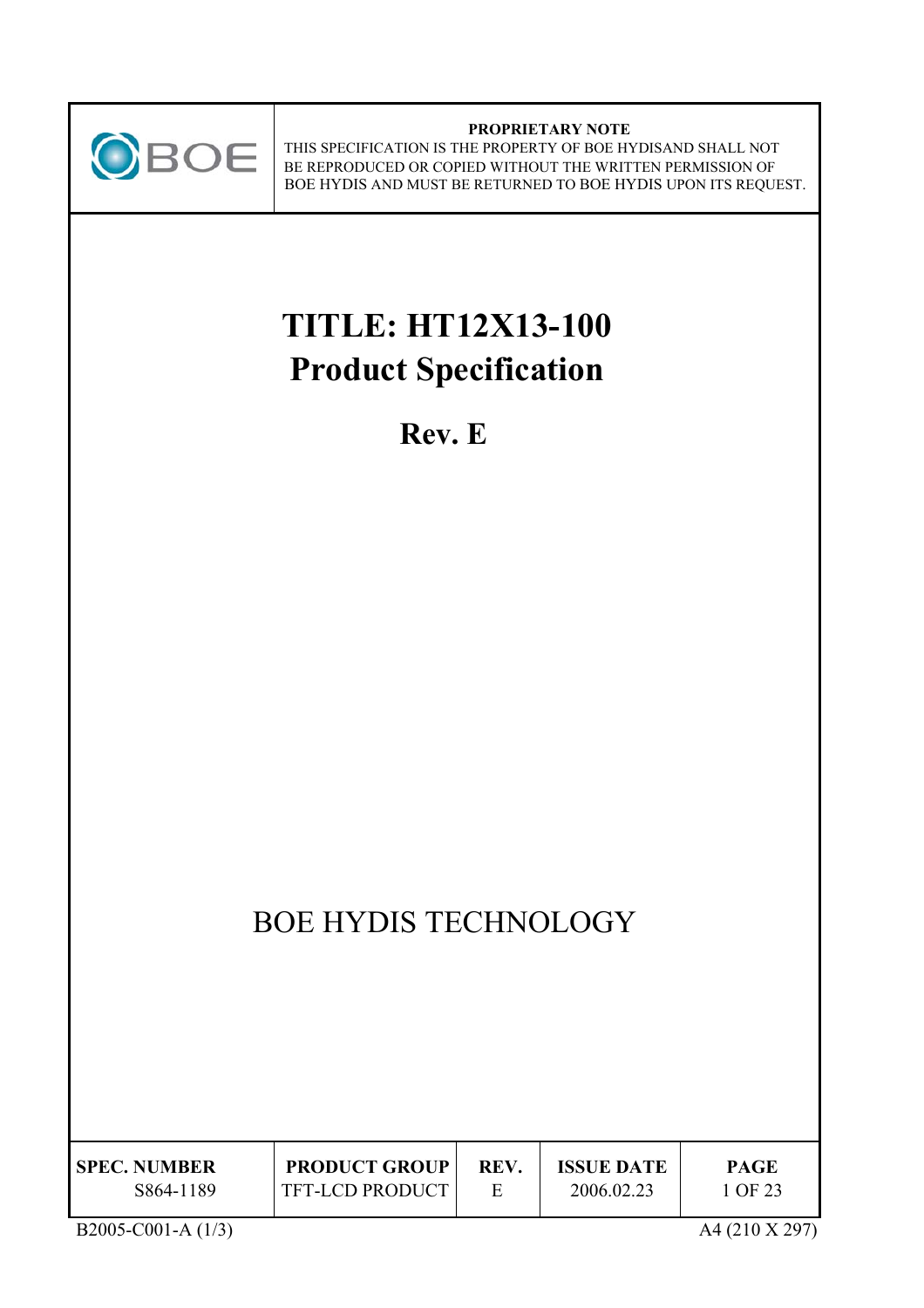| BOE            |                     |       | <b>PRODUCT GROUP</b>                                                                                                                                                    | REV.        | <b>ISSUE DATE</b>          |
|----------------|---------------------|-------|-------------------------------------------------------------------------------------------------------------------------------------------------------------------------|-------------|----------------------------|
|                |                     |       | <b>TFT-LCD PRODUCT</b>                                                                                                                                                  | E           | 2006.02.23                 |
|                |                     |       |                                                                                                                                                                         |             |                            |
|                |                     |       | <b>REVISION HISTORY</b>                                                                                                                                                 |             |                            |
| REV.           | ECN NO.             |       | <b>DESCRIPTION OF CHANGES</b>                                                                                                                                           | <b>DATE</b> | <b>PREPARED</b>            |
| $\overline{O}$ |                     |       | <b>Initial Release</b>                                                                                                                                                  | 04.05.31    | S.M.Lee                    |
| $\mathsf{A}$   | E407-F009           |       | Lamp Start Voltage Change. (7 Page)<br>-. Typ. Data (860, 1080) Delete.<br>-. Max. Data -> Min. Data Change.<br>-. Note 4 Add.                                          | 04.07.09    | H.R.Park                   |
| B              | E408-F020           |       | Power Supply Current Change. (7 Page)<br>-. Typ. Current : $233 \rightarrow 255$<br>-. Max. Current : $430 \div 455$                                                    | 04.08.31    | I.H.JUN                    |
| $\mathcal{C}$  | E0504-F016          |       | Power Supply Current Change. (7 Page)<br>-. Max. Current : $455 \rightarrow 475$<br>Specify Max current pattern<br>-. b) Max : $V2$ skip pattern $\sim V2$ skip pattern | 05.05.03    | H.K.KIM                    |
| D              | E0601-F005          | (L28) | General Description (4page)<br>-. Information about RoHS product<br>Label modification (20page)                                                                         | 06.01.06    | M.S.Ha                     |
| E              | E0602-F018          |       | Power Supply Current Change. (7 Page)<br>-. Typ. Current : $255 \ge 300$<br>-. Max. Current : $455 \div 500$                                                            | 06.02.23    | S.M.LEE                    |
|                |                     |       |                                                                                                                                                                         |             |                            |
|                |                     |       |                                                                                                                                                                         |             |                            |
|                |                     |       |                                                                                                                                                                         |             |                            |
|                |                     |       |                                                                                                                                                                         |             |                            |
|                |                     |       |                                                                                                                                                                         |             |                            |
|                |                     |       |                                                                                                                                                                         |             |                            |
|                | <b>SPEC. NUMBER</b> |       | <b>SPEC. TITLE</b>                                                                                                                                                      |             | <b>PAGE</b>                |
|                | S864-1189           |       | HT12X13-100 Product Specification                                                                                                                                       |             | OF<br>23<br>$\overline{2}$ |
|                | B2005-C001-A (2/3)  |       |                                                                                                                                                                         |             | A4 (210 X 297)             |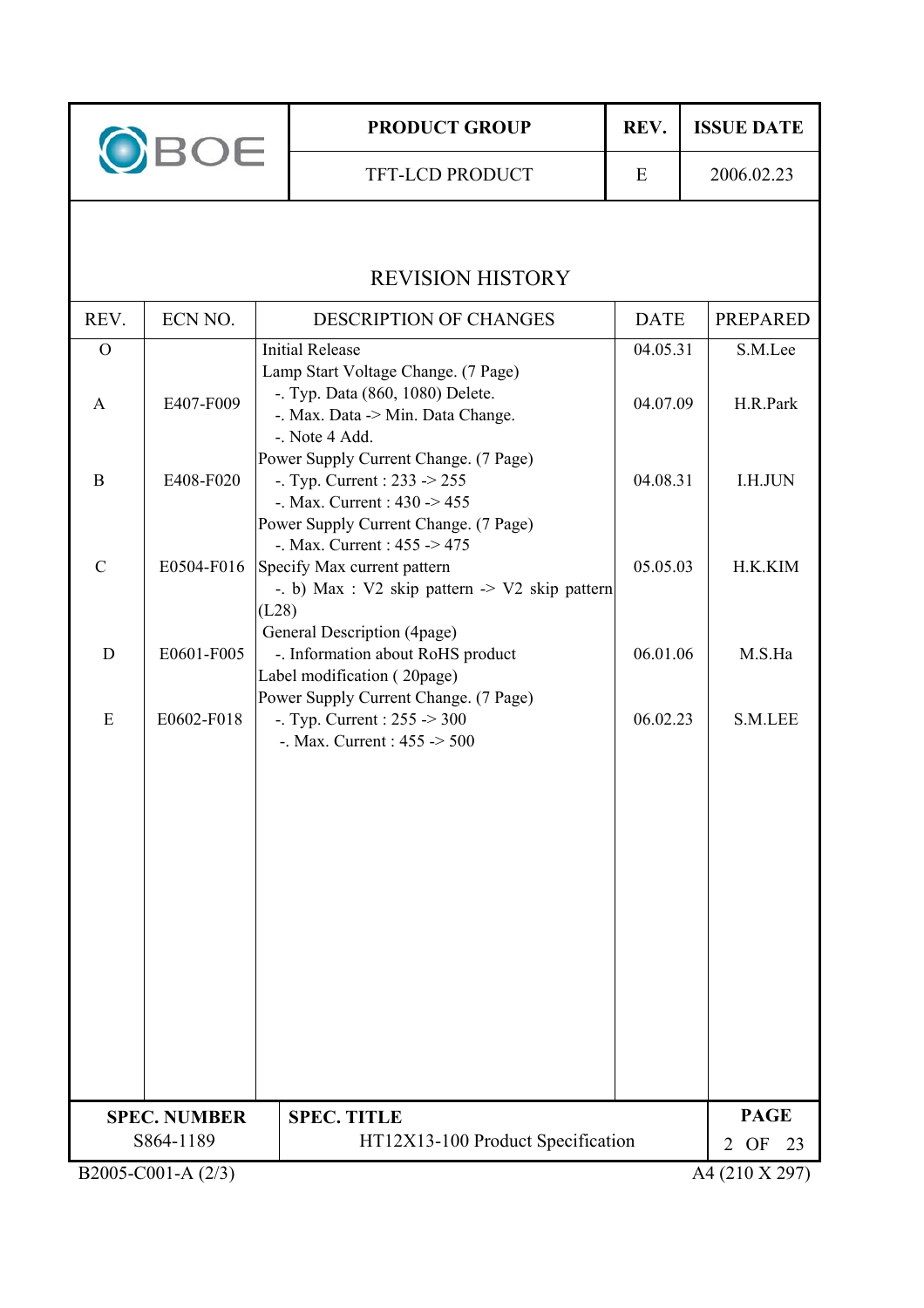|  | OBOE                                                                                                                                                                                                                                                                                                                                                |  | <b>PRODUCT GROUP</b> | REV.                     | <b>ISSUE DATE</b> |  |
|--|-----------------------------------------------------------------------------------------------------------------------------------------------------------------------------------------------------------------------------------------------------------------------------------------------------------------------------------------------------|--|----------------------|--------------------------|-------------------|--|
|  |                                                                                                                                                                                                                                                                                                                                                     |  | TFT-LCD PRODUCT      | E                        | 2006.02.23        |  |
|  | <b>Contents</b>                                                                                                                                                                                                                                                                                                                                     |  |                      |                          |                   |  |
|  | N <sub>o</sub>                                                                                                                                                                                                                                                                                                                                      |  | Item                 |                          | Page              |  |
|  | 1.0<br>General Description                                                                                                                                                                                                                                                                                                                          |  |                      | 4                        |                   |  |
|  | <b>Absolute Maximum Ratings</b><br>2.0                                                                                                                                                                                                                                                                                                              |  |                      | 6                        |                   |  |
|  | $\mathbf{r}$ $\mathbf{r}$ $\mathbf{r}$ $\mathbf{r}$ $\mathbf{r}$ $\mathbf{r}$ $\mathbf{r}$ $\mathbf{r}$ $\mathbf{r}$ $\mathbf{r}$ $\mathbf{r}$ $\mathbf{r}$ $\mathbf{r}$ $\mathbf{r}$ $\mathbf{r}$ $\mathbf{r}$ $\mathbf{r}$ $\mathbf{r}$ $\mathbf{r}$ $\mathbf{r}$ $\mathbf{r}$ $\mathbf{r}$ $\mathbf{r}$ $\mathbf{r}$ $\mathbf{$<br>$\sim$ $\sim$ |  |                      | $\overline{\phantom{0}}$ |                   |  |

| N <sub>o</sub> | Item                                                  | Page |
|----------------|-------------------------------------------------------|------|
| 1.0            | General Description                                   | 4    |
| 2.0            | <b>Absolute Maximum Ratings</b>                       | 6    |
| 3.0            | <b>Electrical Specifications</b>                      | 7    |
| 4.0            | <b>Optical Specifications</b>                         | 8    |
| 5.0            | <b>Interface Connection</b>                           | 10   |
| 6.0            | <b>Signal Timing Specifications</b>                   | 12   |
| 7.0            | Signal Timing Waveforms of interface signal (DE mode) | 14   |
| 8.0            | Input Signals, Display Colors & Gray Scale of Colors  | 15   |
| 9.0            | Power Sequence                                        | 16   |
| 10.0           | <b>Mechanical Characteristics</b>                     | 17   |
| 11.0           | <b>Reliability Test</b>                               | 18   |
| 12.0           | Handling & Cautions                                   | 19   |
| 13.0           | Environment & Safety                                  | 20   |
| 14.0           | Appendix                                              | 21   |

| <b>SPEC. NUMBER</b>  | <b>SPEC. TITLE</b>                | <b>PAGE</b>    |     |
|----------------------|-----------------------------------|----------------|-----|
| S864-1189            | HT12X13-100 Product Specification | OF             | -23 |
| B2005-C001-A $(3/3)$ |                                   | A4 (210 X 297) |     |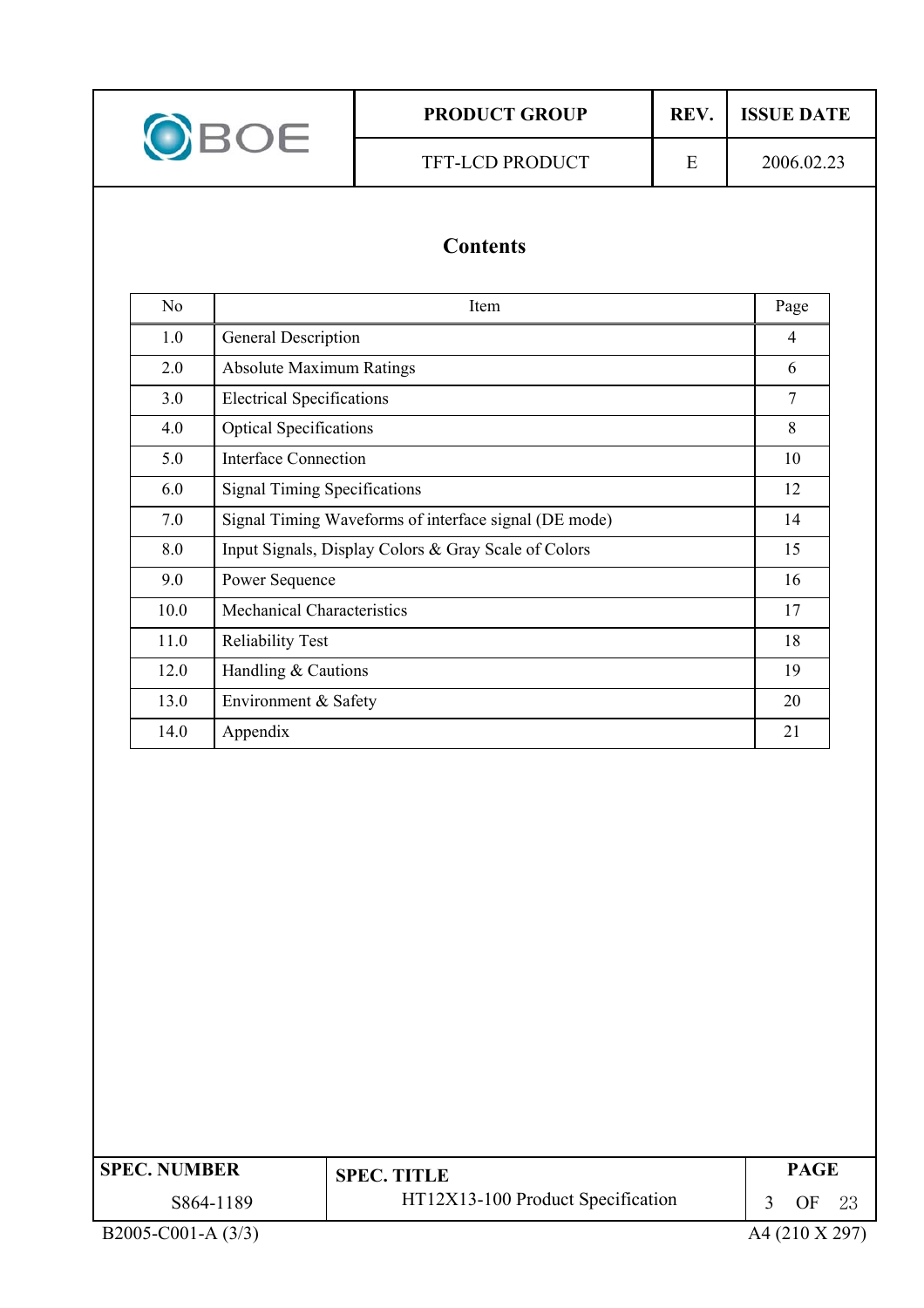|  | <b>PRODUCT GROUP</b>   | <b>REV</b> | <b>ISSUE DATE</b> |
|--|------------------------|------------|-------------------|
|  | <b>TFT-LCD PRODUCT</b> |            | 2006.02.23        |

#### **1.0 GENERAL DESCRIPTION**

1.1 Introduction

HT12X13-100 is a color active matrix TFT LCD module using amorphous silicon TFT's (Thin Film Transistors) as an active switching devices. This module has a 12.1 inch diagonally measured active area with XGA resolutions (1024 horizontal by 768 vertical pixel array). Each pixel is divided into RED, GREEN, BLUE dots which are arranged in vertical stripe and this module can display 262,144 colors. The TFT-LCD panel used for this module is a low reflection and higher color type.



1.2 Features

- Thin and light weight
- $\bullet$  3.3 V power supply
- $\bullet$  Low driving voltage and low power consumption
- $\bullet$  1 Channel LVDS Interface
- Single CCFL (Bottom side/Horizontal Direction)
- $\bullet$  262,144 colors
- Data enable signal mode
- Side Mounting Frame
- RoHS product

| <b>SPEC. NUMBER</b> | <b>SPEC. TITLE</b>                | PAGE |  |
|---------------------|-----------------------------------|------|--|
| S864-1189           | HT12X13-100 Product Specification | OF   |  |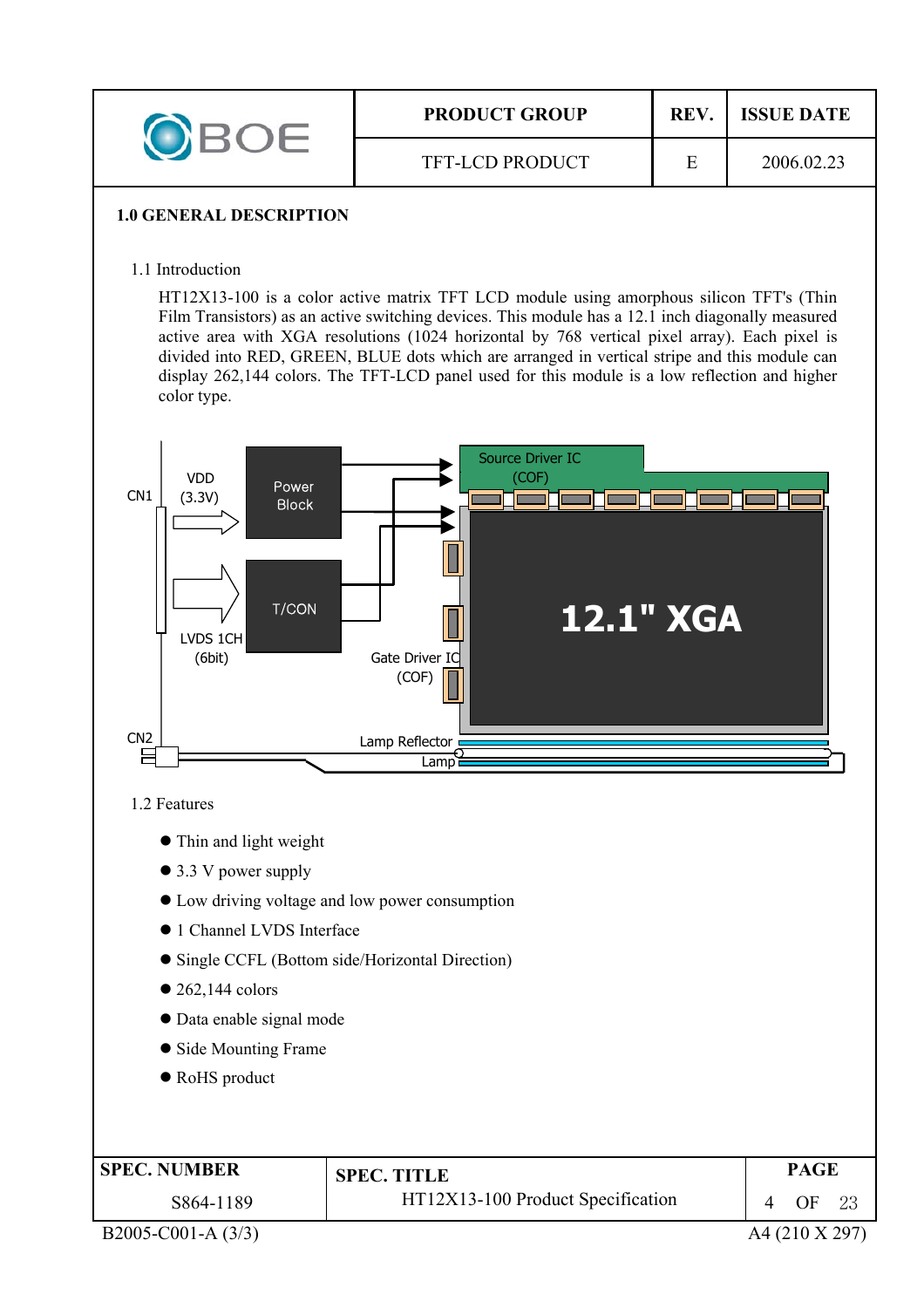|                  | <b>PRODUCT GROUP</b>   | <b>REV</b> | <b>ISSUE DATE</b> |
|------------------|------------------------|------------|-------------------|
|                  | <b>TFT-LCD PRODUCT</b> | E          | 2006.02.23        |
| 1.3 Applications |                        |            |                   |

 $\bullet$  Notebook PC

# 1.4 General Specifications

| <b>Parameter</b>    | <b>Specification</b>                                                | Unit   | <b>Remarks</b> |
|---------------------|---------------------------------------------------------------------|--------|----------------|
| Active area         | 245.76 (H) $\times$ 184.32 (V)                                      | mm     |                |
| Number of pixels    | 1024 (H) $\times$ 768 (V)                                           | pixels |                |
| Pixel pitch         | $0.240$ (H) $\times$ 0.240 (V)                                      | mm     |                |
| Pixel arrangement   | <b>RGB</b> Vertical stripe                                          |        |                |
| Display colors      | 262,144                                                             | colors |                |
| Display mode        | Normally white                                                      |        |                |
| Dimensional outline | $261.0\pm0.5(W) \times 199.0\pm0.5(V) \times 4.7(D)$ Typ./5.0(D)Max | mm     |                |
| Weight              | 290 (Typ.) / 300 (Max.)                                             | g      |                |
| Back-light          | CCFL, Horizontal-lamp type                                          |        | Note 1         |

Note 1: CCFL (Cold Cathode Fluorescent Lamp)

| <b>SPEC. NUMBER</b> | <b>SPEC. TITLE</b>                | PAGE |  |
|---------------------|-----------------------------------|------|--|
| S864-1189           | HT12X13-100 Product Specification | OF   |  |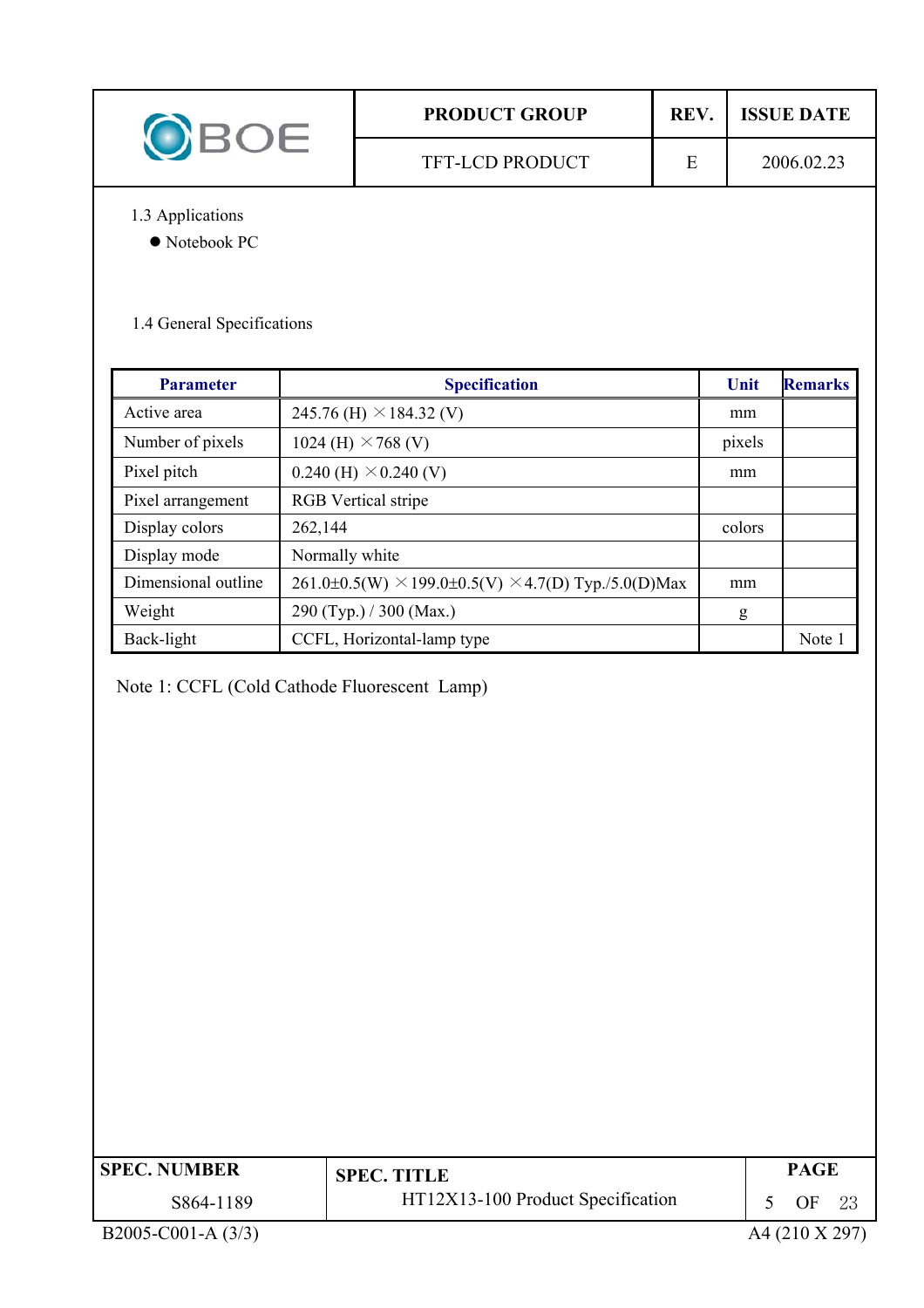|  | <b>PRODUCT GROUP</b>   | <b>REV</b> | <b>ISSUE DATE</b> |
|--|------------------------|------------|-------------------|
|  | <b>TFT-LCD PRODUCT</b> |            | 2006.02.23        |

#### **2.0 ABSOLUTE MAXIMUM RATINGS**

The followings are maximum values which, if exceed, may cause faulty operation or damage to the unit.

| Parameter                    | Symbol       | Min.      | Max.         | Unit | Remarks            |  |  |
|------------------------------|--------------|-----------|--------------|------|--------------------|--|--|
| Logic Power Supply           | $\rm V_{DD}$ | $VSS-0.3$ | 4.0          |      | Ta = 25 $\pm$ 2 °C |  |  |
| Logic Input Voltage          | $\rm V_{IN}$ | $VSS-0.3$ | $V_{DD}+0.3$ | V    |                    |  |  |
| Back-light Lamp Current      | IBL.         | 2.0       | 6.0          | mA   |                    |  |  |
| <b>Back-light Frequency</b>  | <b>FBL</b>   | 45        | 80           | KHz  |                    |  |  |
| <b>Operating Temperature</b> | $T_{OP}$     |           | $+50$        | U    | Note 1             |  |  |
| <b>Storage Temperature</b>   | $T_{SP}$     | $-20$     | $+60$        | ∽    |                    |  |  |

< Table 2. Absolute Maximum Ratings>

Note 1. Temperature and relative humidity range are shown in the figure below.

\* 90  $[%]$  RH Max.  $(40^{\circ}C \geq Ta)$ 

\* Maximum wet-bulb temperature at 39  $\degree$  or less.(Ta > 40  $\degree$ ) No condensation

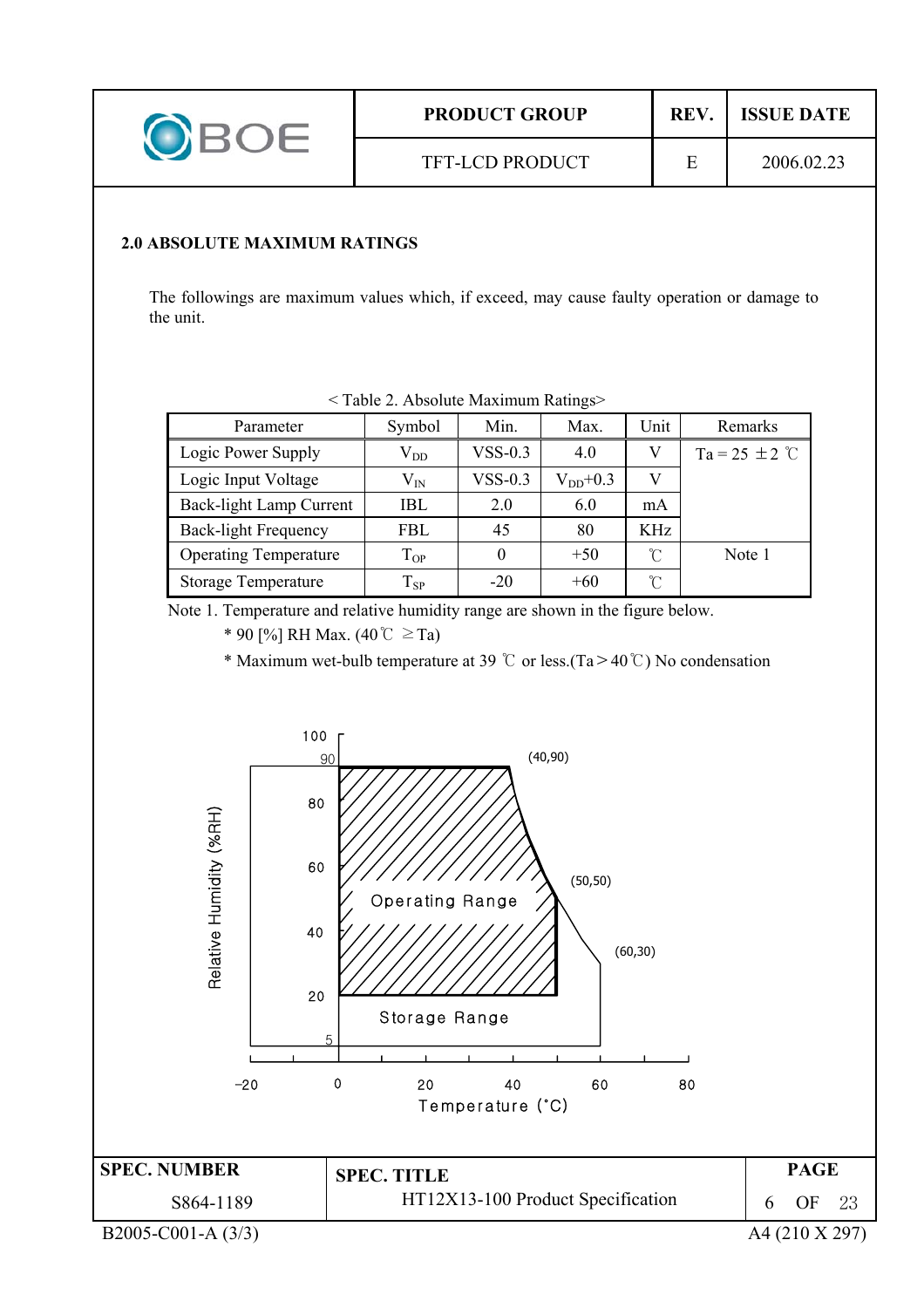# **PRODUCT GROUP REV. ISSUE DATE**

### **3.0 ELECTRICAL SPECIFICATIONS**

 $[Ta = 25 \pm 2 \degree C]$ 

| <b>Parameter</b>                                |                            | Min.   | Typ. | Max.       | Unit                | <b>Remarks</b>               |
|-------------------------------------------------|----------------------------|--------|------|------------|---------------------|------------------------------|
| Power Supply Voltage                            | $V_{DD}$                   | 3.0    | 3.3  | 3.6        | V                   | Note1                        |
| Power Supply Current                            | $I_{DD}$                   |        | 300  | 500        | mA                  | Note1                        |
| High Level Differential Input<br>Signal Voltage | $V_{IH}$                   |        |      | $+100$     | mV                  |                              |
| Low Level Differential Input<br>Signal Voltage  | $V_{IL}$                   | $-100$ |      |            | mV                  |                              |
| Back-light Lamp Voltage                         | $\rm V_{BL}$               | 690    | 600  | 570        | $V_{rms}$           | Note2                        |
| Back-light Lamp Current                         | $I_{BL}$                   | 2.0    | 5.0  | 6.0        | mA                  |                              |
| Back-light<br>Lamp<br>operating<br>Frequency    | $F_{L}$                    | 45     |      | 80         | <b>KHz</b>          | One Lamp, Note3              |
|                                                 |                            | 1,080  |      |            | $V_{rms}$           | At Ta= $25^{\circ}$ C, Note4 |
| Lamp Start Voltage                              |                            | 1,350  |      |            | $V_{rms}$           | At Ta= $0^{\circ}$ C, Note4  |
| Lamp Life                                       | 10,000                     | 15,000 |      | <b>Hrs</b> | $IBL = 6mA$ , Note5 |                              |
| Power Consumption                               | $P_D$                      |        | 1.0  | 1.65       | W                   | Typ.@8color bar              |
|                                                 | $\mathbf{P}_{\mathrm{BL}}$ |        | 3.0  | 3.3        | W                   | $I_{BL}$ =5mA, Note6         |
|                                                 | $P_{total}$                |        | 4.0  | 4.95       | W                   |                              |

Notes : 1. The supply voltage is measured and specified at the interface connector of LCM.

The current draw and power consumption specified is for  $3.3V$  at  $25^{\circ}$ C.

a) Typ: 8 color bar Pattern b) Max: V2 skip Pattern (L28)

 2. Reference value, which is measured with Samsung Electric SIC-180 Inverter. (VBL Min is value at IBL Min and VBL Max is value at IBL Max)

- 3. The lamp frequency should be selected as different as possible from the horizontal synchronous frequency and its harmonics to avoid interference which may cause line flow on the display.
- 4. For starting the backlight unit, the output voltage of DC/AC's transformer should be larger than the minimum lamp starting voltage.(1,080 Vrms at 25  $\degree$  & 1,350 Vrms at 0  $\degree$ C)

If an inverter has shutdown function it should keep its output for more than 1 second even if the lamp connector open. Otherwise the lamps may not to be turned on.

- 5. End of Life shall be determined by the time when any of the following is satisfied under continuous lighting at  $25^{\circ}$  and I<sub>BL</sub> = 6.0[mA].
	- Intensity drops to 50% of the Initial Value.
- 6. Calculated value for reference (VBL  $\times$  IBL)

| <b>SPEC. NUMBER</b> | <b>SPEC. TITLE</b>                | <b>PAGE</b> |    |
|---------------------|-----------------------------------|-------------|----|
| S864-1189           | HT12X13-100 Product Specification | ОF          | ີດ |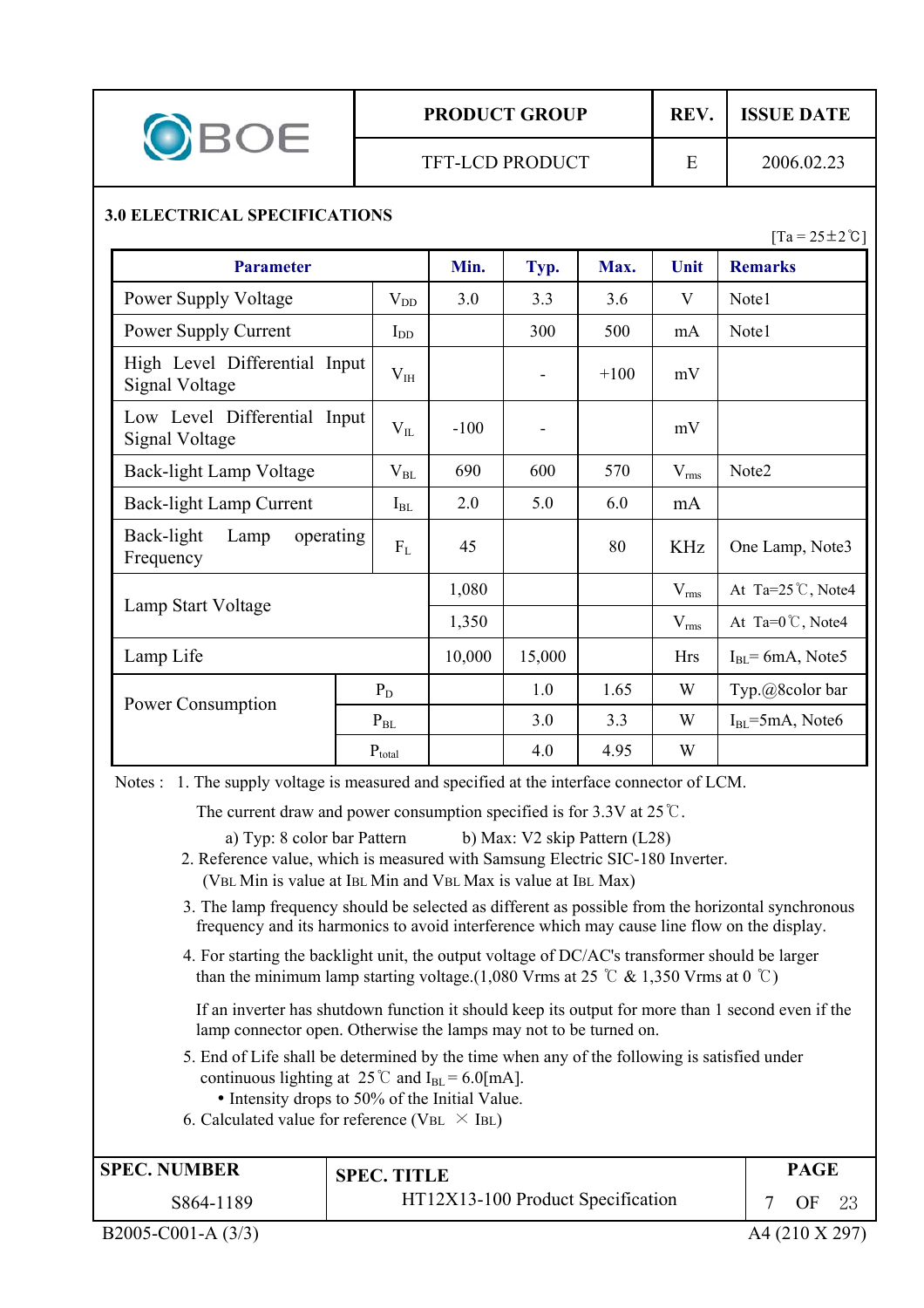| <b>PRODUCT GROUP</b>   | <b>REV</b> | <b>ISSUE DATE</b> |  |
|------------------------|------------|-------------------|--|
| <b>TFT-LCD PRODUCT</b> |            | 2006.02.23        |  |

#### **4.0 OPTICAL SPECIFICATIONS**

4.1 Overview

The test of Optical specifications shall be measured in a dark room (ambient luminance  $\leq 1$  lux and temperature =  $25\pm2^{\circ}$ ) with the equipment of Luminance meter system (Goniometer system and TOPCONE BM-5) and test unit shall be located at an approximate distance 50cm from the LCD surface at a viewing angle of  $\Theta$  and  $\Phi$  equal to 0°. We refer to  $\Theta_{\Theta=0}$  (= $\Theta_3$ ) as the 3 o'clock direction (the "right"),  $\Theta_{\varnothing=90}$  (=  $\Theta_{12}$ ) as the 12 o'clock direction ("upward"),  $\Theta_{\varnothing=180}$  (=  $(\Theta_9)$  as the 9 o'clock direction ("left") and

 $\Theta_{\mathcal{O}=270}(=\Theta_6)$  as the 6 o'clock direction ("bottom"). While scanning  $\Theta$  and/or  $\emptyset$ , the center of the measuring spot on the Display surface shall stay fixed. The backlight should be operating for 30 minutes prior to measurement... VDD shall be  $3.3+/$ - 0.3V at  $25^{\circ}$ C. Optimum viewing angle direction is 6 o'clock.

4.2 Optical Specifications

|  |  | <table 4.="" optical="" specifications=""></table> |
|--|--|----------------------------------------------------|

| <b>Parameter</b>         |          | <b>Symbol</b>                                                                     | <b>Condition</b>                              | Min.                                                    | Typ.  | Max.  | Unit              | <b>Remark</b> |
|--------------------------|----------|-----------------------------------------------------------------------------------|-----------------------------------------------|---------------------------------------------------------|-------|-------|-------------------|---------------|
|                          |          | $\Theta_3$                                                                        |                                               | 40                                                      | 45    |       | Deg.              |               |
|                          |          | $\Theta$ 9                                                                        |                                               | 40                                                      | 45    |       | Deg.              | Note 1        |
|                          |          |                                                                                   |                                               | 15                                                      | 20    |       | Deg.              |               |
|                          |          |                                                                                   |                                               | 45                                                      | 50    |       | Deg.              |               |
| Luminance Contrast ratio |          | CR                                                                                | $\Theta = 0^{\circ}$                          |                                                         | 300   |       |                   | Note 2        |
| Luminance<br>of White    | 5 Points | $Y_{w}$                                                                           | $\Theta = 0^{\circ}$                          | 130                                                     | 150   |       | cd/m <sup>2</sup> | Note 3        |
|                          | 5 Points | $\Delta$ Y <sub>5</sub>                                                           | $I_{BL} = 5mA$                                | 80                                                      | 85    |       |                   |               |
|                          |          | $\Delta$ Y <sub>13</sub>                                                          |                                               | 65                                                      | 75    |       |                   | Note 4        |
|                          |          | $\mathbf{X}_\mathbf{W}$                                                           |                                               | 0.285                                                   | 0.315 | 0.345 |                   | Note 5        |
|                          |          | $y_w$                                                                             |                                               | 0.302                                                   | 0.332 | 0.362 |                   |               |
|                          | Red      | $X_R$                                                                             |                                               | 0.551                                                   | 0.581 | 0.611 |                   |               |
|                          |          | <b>y</b> <sub>R</sub>                                                             |                                               | 0.307                                                   | 0.337 | 0.367 |                   |               |
|                          | Green    | $X_G$                                                                             |                                               | 0.279                                                   | 0.309 | 0.339 |                   |               |
| of color                 |          | <b>y</b> <sub>G</sub>                                                             |                                               | 0.514                                                   | 0.544 | 0.574 |                   |               |
|                          | Blue     | $\mathbf{X}_{\text{B}}$                                                           |                                               | 0.120                                                   | 0.150 | 0.180 |                   |               |
|                          |          | Ув                                                                                |                                               | 0.113                                                   | 0.143 | 0.173 |                   |               |
| Response                 |          | $\rm T_r$                                                                         | Ta= $25^{\circ}$ C                            |                                                         | 10    | 20    | ms                | Note 6        |
|                          | Decay    |                                                                                   | $\Theta = 0^{\circ}$                          |                                                         | 20    | 40    | ms                |               |
| <b>Cross Talk</b>        |          | <b>CT</b>                                                                         | $\Theta = 0^{\circ}$                          |                                                         |       | 2.0   | $\frac{0}{0}$     | Note 7        |
|                          |          | Horizontal<br>Vertical<br>13 Points<br>White Chromaticity<br>Reproduction<br>Rise | $\Theta$ <sub>12</sub><br>$\Theta_6$<br>$T_d$ | CR > 10<br>$\Theta = 0^{\circ}$<br>$\Theta = 0^{\circ}$ |       |       |                   | $\frac{0}{0}$ |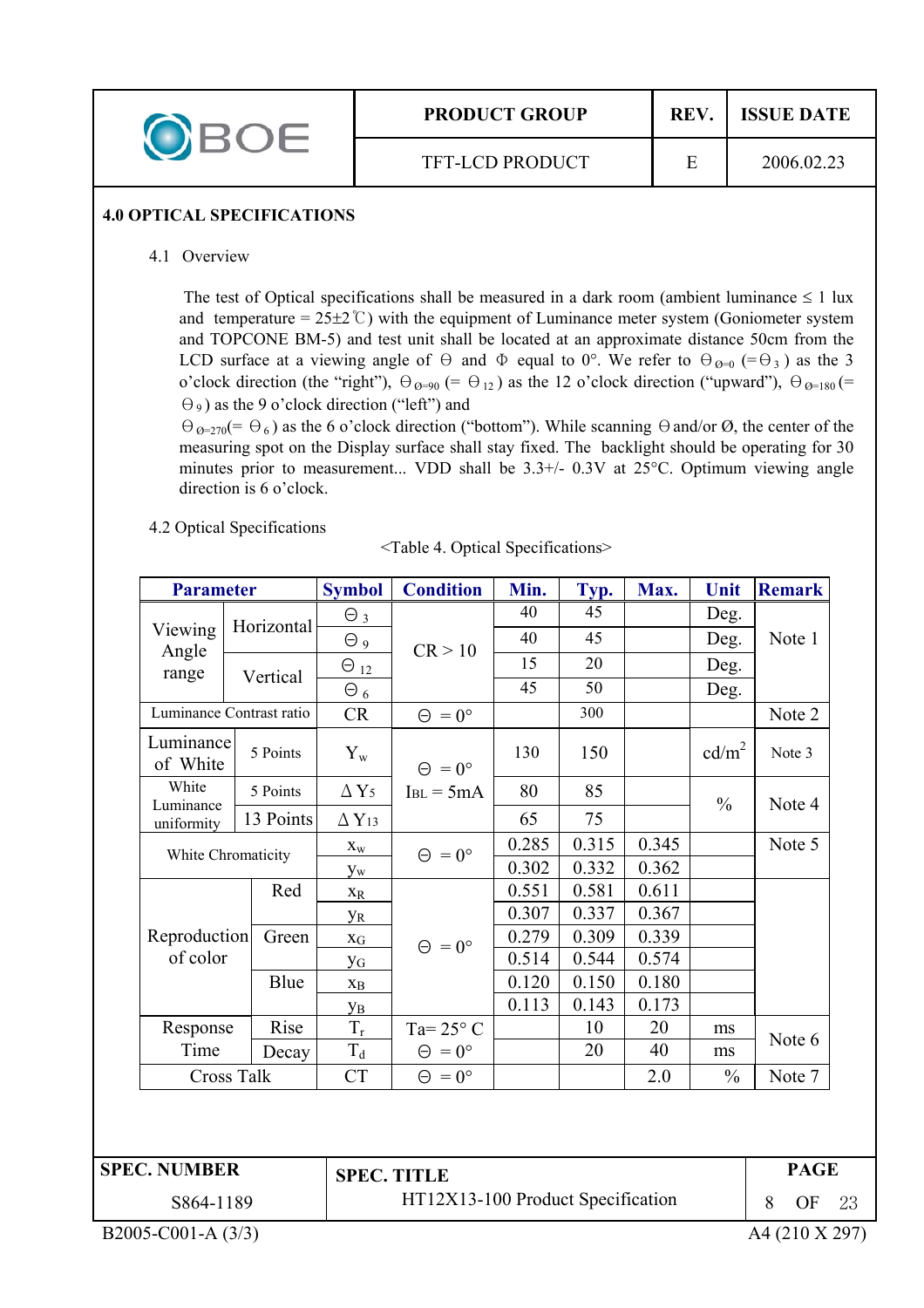| <b>PRODUCT GROUP</b>   | <b>REV</b> | <b>ISSUE DATE</b> |
|------------------------|------------|-------------------|
| <b>TFT-LCD PRODUCT</b> |            | 2006.02.23        |

Note:

1. Viewing angle is the angle at which the contrast ratio is greater than 10. The viewing are determined for the horizontal or 3, 9 o'clock direction and the vertical or 6, 12 o'clock direction with respect to the optical axis which is normal to the LCD surface (see FIGURE 1 shown in Appendix).

2. Contrast measurements shall be made at viewing angle of  $\Theta = 0^{\circ}$  and at the center of the LCD surface. Luminance shall be measured with all pixels in the view field set first to white, then to the dark (black) state. (See FIGURE 1 shown in Appendix) Luminance Contrast Ratio (CR) is defined mathematically.

> $CR =$  Luminance when displaying a white raster Luminance when displaying a black raster

3. Average Luminance of white is defined as arithmetic mean of five measurement points across the LCD surface. Luminance shall be measured with all pixels in the view field set first to white. This measurement shall be taken at the locations shown in FIGURE 2 for a total of the measurements per display.

4. The White luminance uniformity on LCD surface is then expressed as :  $\Delta Y =$  Minimum Luminance of 5(or 13) points / Maximum Luminance of 5(or 13) points (see FIGURE 2 shown in Appendix).

5. The color chromaticity coordinates specified in Table 4 shall be calculated from the spectral data measured with all pixels first in red, green, blue and white. Measurements shall be made at the center of the panel.

6. The electro-optical response time measurements shall be made as FIGURE 3 shown in Appendix by switching the "data" input signal ON and OFF. The times needed for the luminance to change from 10% to 90% is Tr, and 90% to 10% is Td.

7. Cross-Talk of one area of the LCD surface by another shall be measured by comparing the luminance  $(Y_A)$  of a 25mm diameter area, with all display pixels set to a gray level, to the luminance  $(Y_B)$  of that same area when any adjacent area is driven dark. (See FIGURE 4 shown in Appendix).

| <b>SPEC. NUMBER</b> | <b>SPEC. TITLE</b>                | <b>PAGE</b> |  |
|---------------------|-----------------------------------|-------------|--|
| S864-1189           | HT12X13-100 Product Specification | ΩE          |  |

B2005-C001-A (3/3) A4 (210 X 297)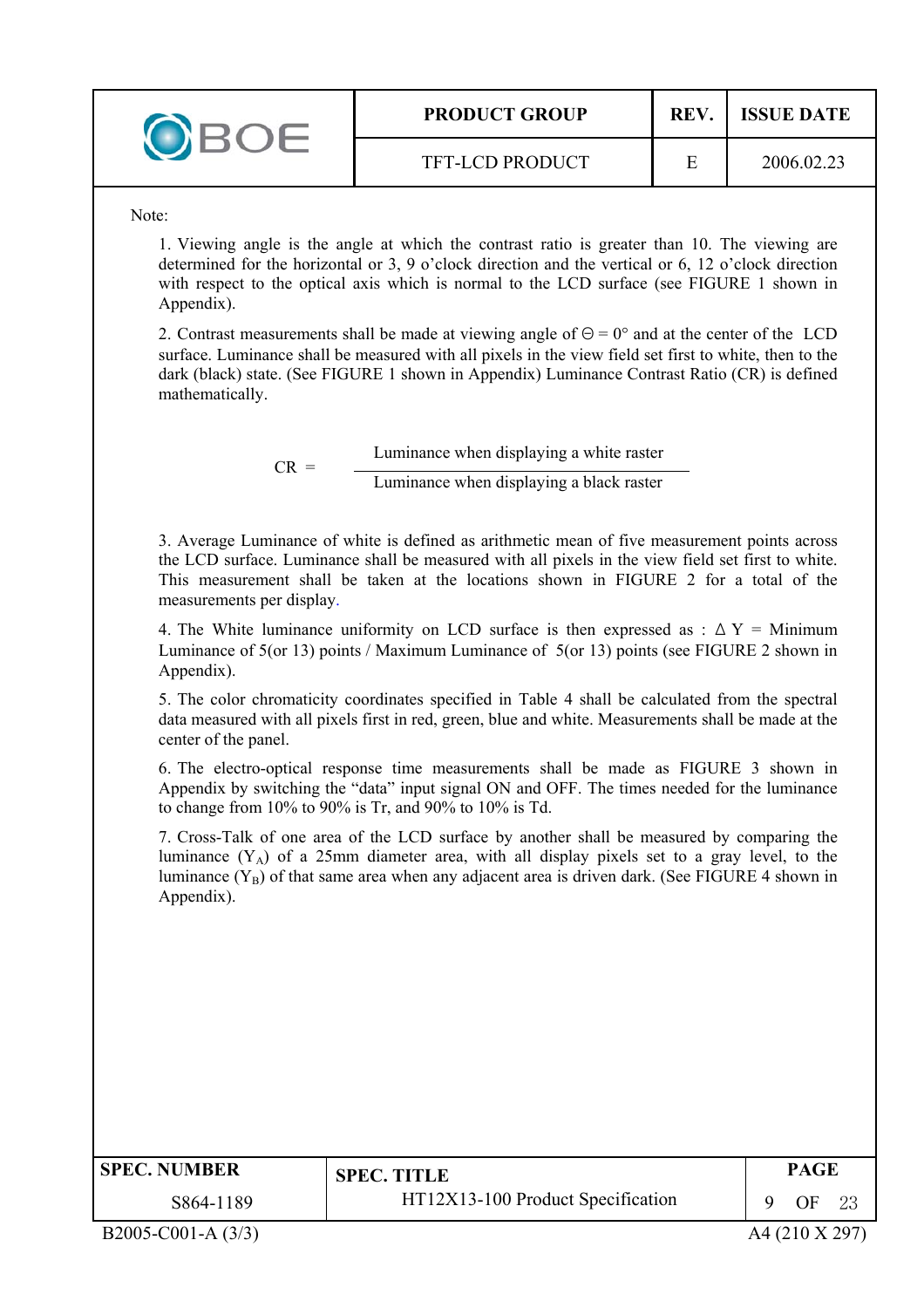| OBOE |                                 |                     | <b>PRODUCT GROUP</b> |                                      | <b>ISSUE DATE</b> |                       |
|------|---------------------------------|---------------------|----------------------|--------------------------------------|-------------------|-----------------------|
|      | <b>5.0 INTERFACE CONNECTION</b> |                     |                      | <b>TFT-LCD PRODUCT</b>               | E                 | 2006.02.23            |
|      |                                 |                     |                      |                                      |                   |                       |
|      | 5.1 Electrical Interface        |                     |                      |                                      |                   |                       |
|      | CN1                             | Interface connector |                      | : Hirose/DF19KR-20P-1H or equivalent |                   |                       |
|      |                                 | User side connector |                      | : Hirose/DF19G-20S-1C or equivalent  |                   |                       |
|      | Pin No                          | Symbol              |                      | Function                             |                   | Remark                |
|      | $\mathbf{1}$                    | VDD1                |                      | Power Supply: +3.3V                  |                   |                       |
|      | $\overline{2}$                  | VD <sub>D</sub> 2   |                      | Power Supply: +3.3V                  |                   |                       |
|      | $\overline{3}$                  | <b>VSS</b>          |                      | Ground                               |                   |                       |
|      | $\overline{4}$                  | <b>VSS</b>          |                      | Ground                               |                   |                       |
|      | 5                               | RINO-               |                      | LVDS Negative data signal (-)        |                   | Tx pin $#48$          |
|      | 6                               | $RIN0+$             |                      | LVDS Positive data signal (+)        |                   | Tx pin $#47$          |
|      | $\tau$                          | <b>VSS</b>          |                      | Ground                               |                   |                       |
|      | 8                               | RIN1-               |                      | LVDS Negative data signal (-)        |                   | Tx pin $#46$          |
|      | 9                               | $RIN1+$             |                      | LVDS Positive data signal (+)        |                   | Tx pin $#45$          |
|      | 10                              | <b>VSS</b>          |                      | Ground                               |                   |                       |
|      | 11                              | RIN2-               |                      | LVDS Negative data signal (-)        |                   | Tx pin $#42$          |
|      | 12                              | $RIN2+$             |                      | LVDS Positive data signal $(+)$      |                   | Tx pin $#41$          |
|      | 13                              | <b>VSS</b>          |                      | Ground                               |                   |                       |
|      | 14                              | <b>RCLKIN-</b>      |                      | LVDS Negative clock signal (-)       |                   | Tx pin $#40$          |
|      | 15                              | RCLKIN+             |                      | LVDS Positive clock signal $(+)$     |                   | Tx pin $#39$          |
|      | 16                              | <b>VSS</b>          |                      | Ground                               |                   |                       |
|      | 17                              | Vdd EDID            |                      | No Connection                        |                   |                       |
|      | 18                              | $\rm NC$            |                      | No Connection                        |                   |                       |
|      | 19                              | Clk_EDID            |                      | No Connection                        |                   |                       |
|      | 20                              | Clk Data            |                      | No Connection                        |                   |                       |
|      |                                 |                     |                      |                                      |                   |                       |
|      | <b>SPEC. NUMBER</b>             |                     |                      | <b>SPEC. TITLE</b>                   |                   | <b>PAGE</b>           |
|      | S864-1189                       |                     |                      | HT12X13-100 Product Specification    |                   | 10<br><b>OF</b><br>23 |
|      | B2005-C001-A (3/3)              |                     |                      |                                      |                   | A4 (210 X 297)        |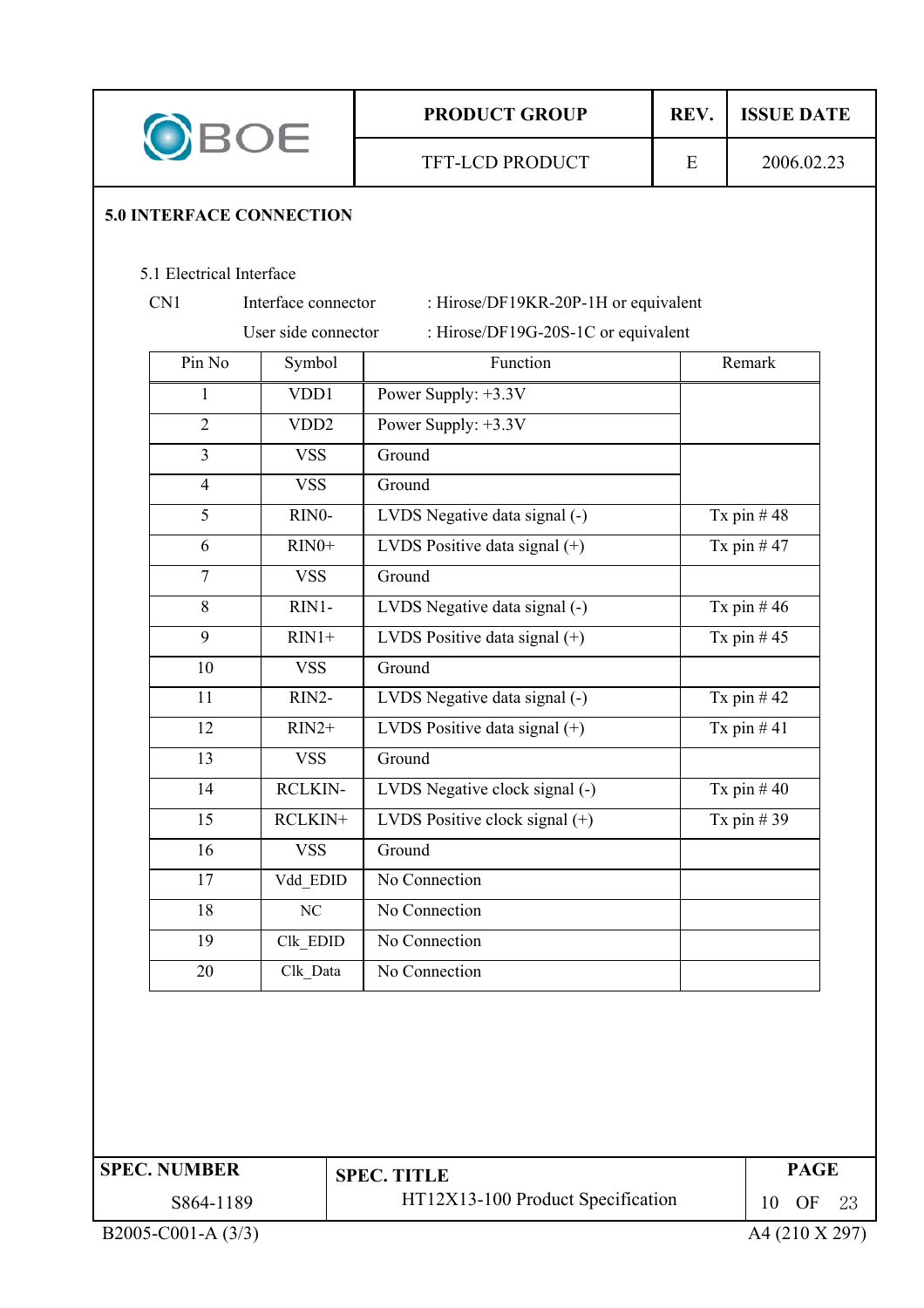| <b>PRODUCT GROUP</b>   | REV | <b>ISSUE DATE</b> |
|------------------------|-----|-------------------|
| <b>TFT-LCD PRODUCT</b> |     | 2006.02.23        |

### 5.2 Back-light Interface

| 'N2    | <b>Interface Connector</b> | : BHSR-02VS-1 (JST) or equivalent |              |  |  |
|--------|----------------------------|-----------------------------------|--------------|--|--|
|        |                            |                                   |              |  |  |
| Pin No | <b>INPUT</b>               | <b>Function</b>                   | Remarks      |  |  |
|        | <b>HOT</b>                 | High voltage                      | Pink         |  |  |
|        | COLD                       | Ground                            | <b>Black</b> |  |  |

#### 5.3 LVDS Interface

LVDS Transmitter: THC63LVDM83A or equivalent.

| Input          | Transmitter     |          | Interface     |              | DF19KR-20P-1H | Remark |
|----------------|-----------------|----------|---------------|--------------|---------------|--------|
| signal         | Pin No          | Pin No   | System $(Tx)$ | TFT-LCD (Rx) | Pin No.       |        |
| R <sub>0</sub> | 51              |          |               |              |               |        |
| R1             | 52              |          |               |              |               |        |
| R2             | 54              | 48       | OUT0-         | $IN0-$       | 5             |        |
| R <sub>3</sub> | $\overline{55}$ | 47       | $OUT0+$       | $IN0+$       | 6             |        |
| R4             | 56              |          |               |              |               |        |
| R <sub>5</sub> | $\overline{3}$  |          |               |              |               |        |
| G <sub>0</sub> | $\overline{4}$  |          |               |              |               |        |
| G1             | 6               |          |               |              |               |        |
| G2             | $\overline{7}$  | 46<br>45 |               |              |               |        |
| G <sub>3</sub> | 11              |          | OUT1-         | $IN1-$       | $8\,$         |        |
| G4             | 12              |          | $OUT1+$       | $IN1+$       | 9             |        |
| G <sub>5</sub> | 14              |          |               |              |               |        |
| B <sub>0</sub> | 15              |          |               |              |               |        |
| B1             | 19              |          |               |              |               |        |
| B2             | 20              |          |               |              |               |        |
| B <sub>3</sub> | 22              |          |               |              |               |        |
| <b>B4</b>      | 23              | 42       | OUT2-         | $IN2-$       | 11            |        |
| B <sub>5</sub> | 24              | 41       | $OUT2+$       | $IN2+$       | 12            |        |
| <b>HSYNC</b>   | 27              |          |               |              |               |        |
| <b>VSYNC</b>   | 28              |          |               |              |               |        |
| DE             | 30              |          |               |              |               |        |
| <b>MCLK</b>    | 31              | 40       | CLKOUT-       | CLKIN-       | 14            |        |
|                |                 | 39       | CLKOUT+       | CLKIN+       | 15            |        |

| <b>SPEC. NUMBER</b> | <b>SPEC. TITLE</b>                | PAGE |   |
|---------------------|-----------------------------------|------|---|
| S864-1189           | HT12X13-100 Product Specification | ΟF   | ാ |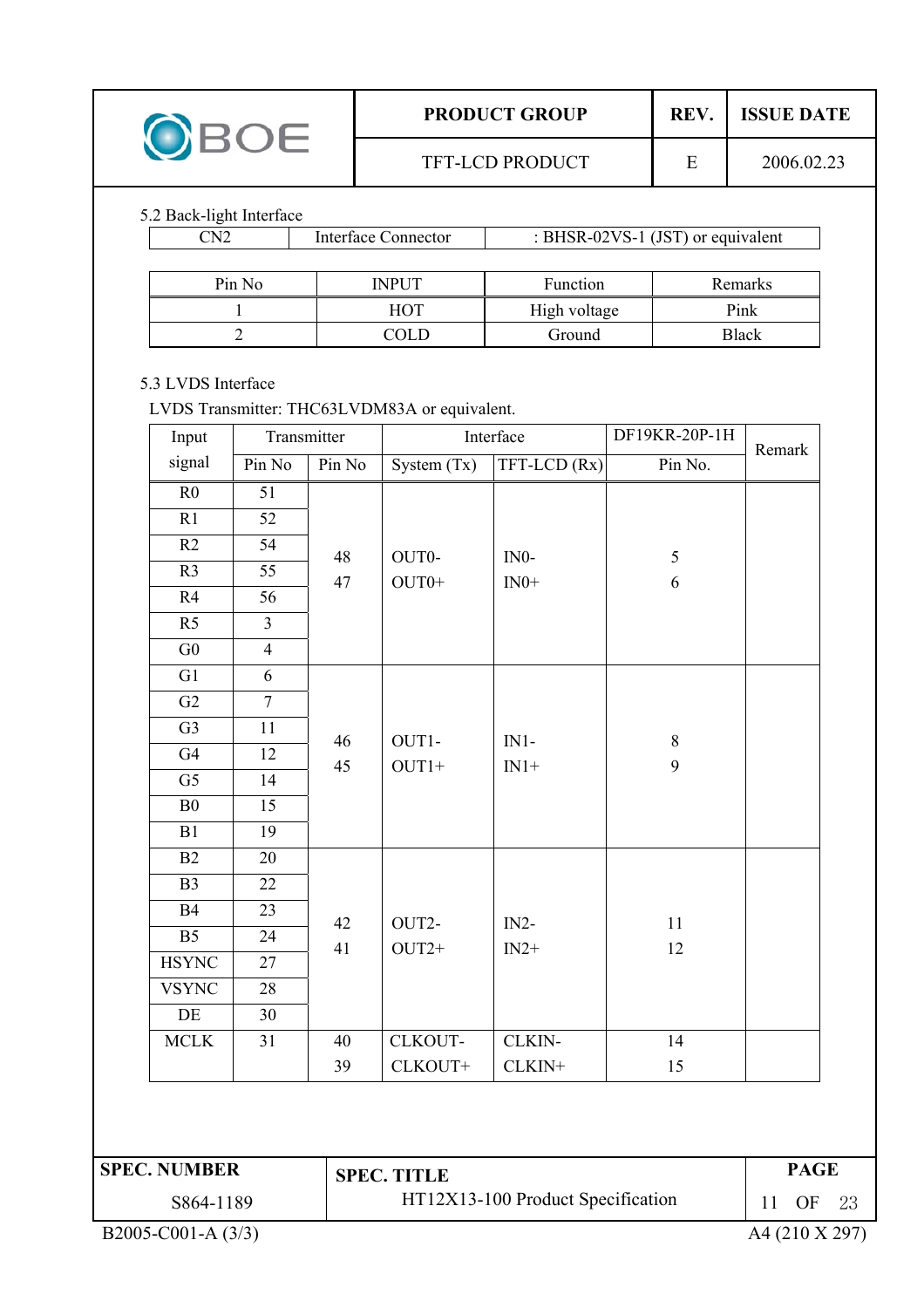![](_page_11_Figure_0.jpeg)

| <b>SPEC. NUMBER</b> | <b>SPEC. TITLE</b>                | PAGE         |    |
|---------------------|-----------------------------------|--------------|----|
| S864-1189           | HT12X13-100 Product Specification | OF           | 23 |
| $\frac{1}{2}$       |                                   | . . <i>.</i> |    |

B2005-C001-A (3/3) A4 (210 X 297)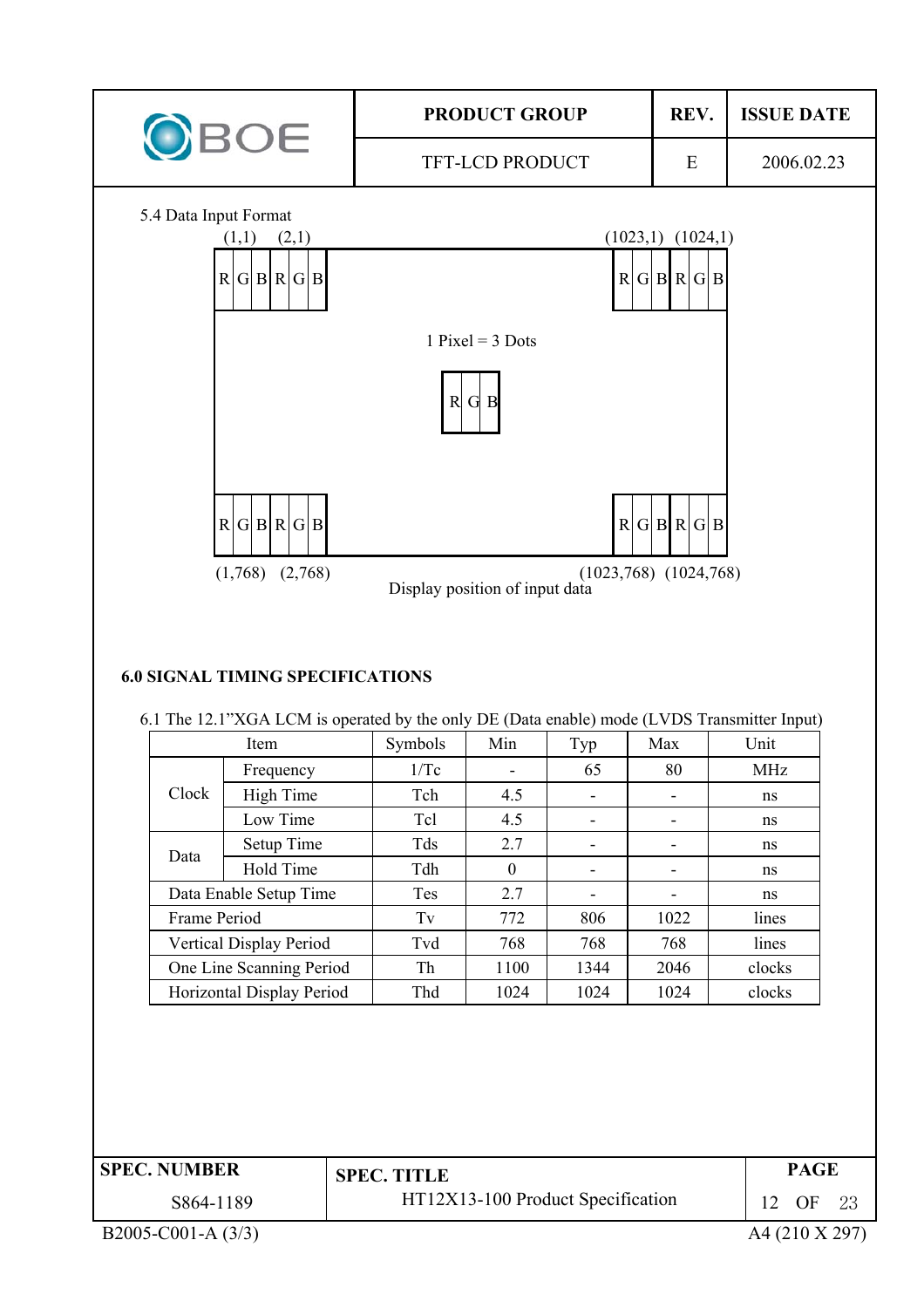|  | <b>PRODUCT GROUP</b>   | <b>REV</b> | <b>ISSUE DATE</b> |  |
|--|------------------------|------------|-------------------|--|
|  | <b>TFT-LCD PRODUCT</b> |            | 2006.02.23        |  |

6.2 LVDS Rx interface timing parameter

The specification of the LVDS Rx interface timing parameter

| <lvds interface="" rx="" specification="" timing=""></lvds> |                   |              |              |              |      |        |  |
|-------------------------------------------------------------|-------------------|--------------|--------------|--------------|------|--------|--|
| Item                                                        | Symbol            | Min          | Typ          | Max          | Unit | Remark |  |
| <b>CLKIN</b> Period                                         | tRCIP             | 12.5         | 15.38        |              | nsec |        |  |
| Input Data 0                                                | tRIP1             | $-0.4$       | 0.0          | $+0.4$       | nsec |        |  |
| Input Data 1                                                | tRIP <sub>0</sub> | 1*tRICP/7    | 1*tRICP/7    | 1*tRICP/7    | nsec |        |  |
|                                                             |                   | $-0.4$       |              | $+0.4$       |      |        |  |
| Input Data 2                                                | tRIP6             | $2*$ tRICP/7 | $2*$ tRICP/7 | $2*$ tRICP/7 | nsec |        |  |
|                                                             |                   | $-0.4$       |              | $+0.4$       |      |        |  |
| Input Data 3                                                | tRIP5             | 3*tRICP/7    | 3*tRICP/7    | $3*$ tRICP/7 | nsec |        |  |
|                                                             |                   | $-0.4$       |              | $+0.4$       |      |        |  |
| Input Data 4                                                | tRIP4             | 4*tRICP/7    | $4*$ tRICP/7 | 4*tRICP/7    | nsec |        |  |
|                                                             |                   | $-0.4$       |              | $+0.4$       |      |        |  |
| Input Data 5                                                | tRIP3             | 5*tRICP/7    | 5*tRICP/7    | 5*tRICP/7    | nsec |        |  |
|                                                             |                   | $-0.4$       |              | $+0.4$       |      |        |  |
| Input Data 6                                                | tRIP2             | 6*tRICP/7    | $6*$ tRICP/7 | 6*tRICP/7    | nsec |        |  |
|                                                             |                   | $-0.4$       |              | $+0.4$       |      |        |  |

![](_page_12_Figure_4.jpeg)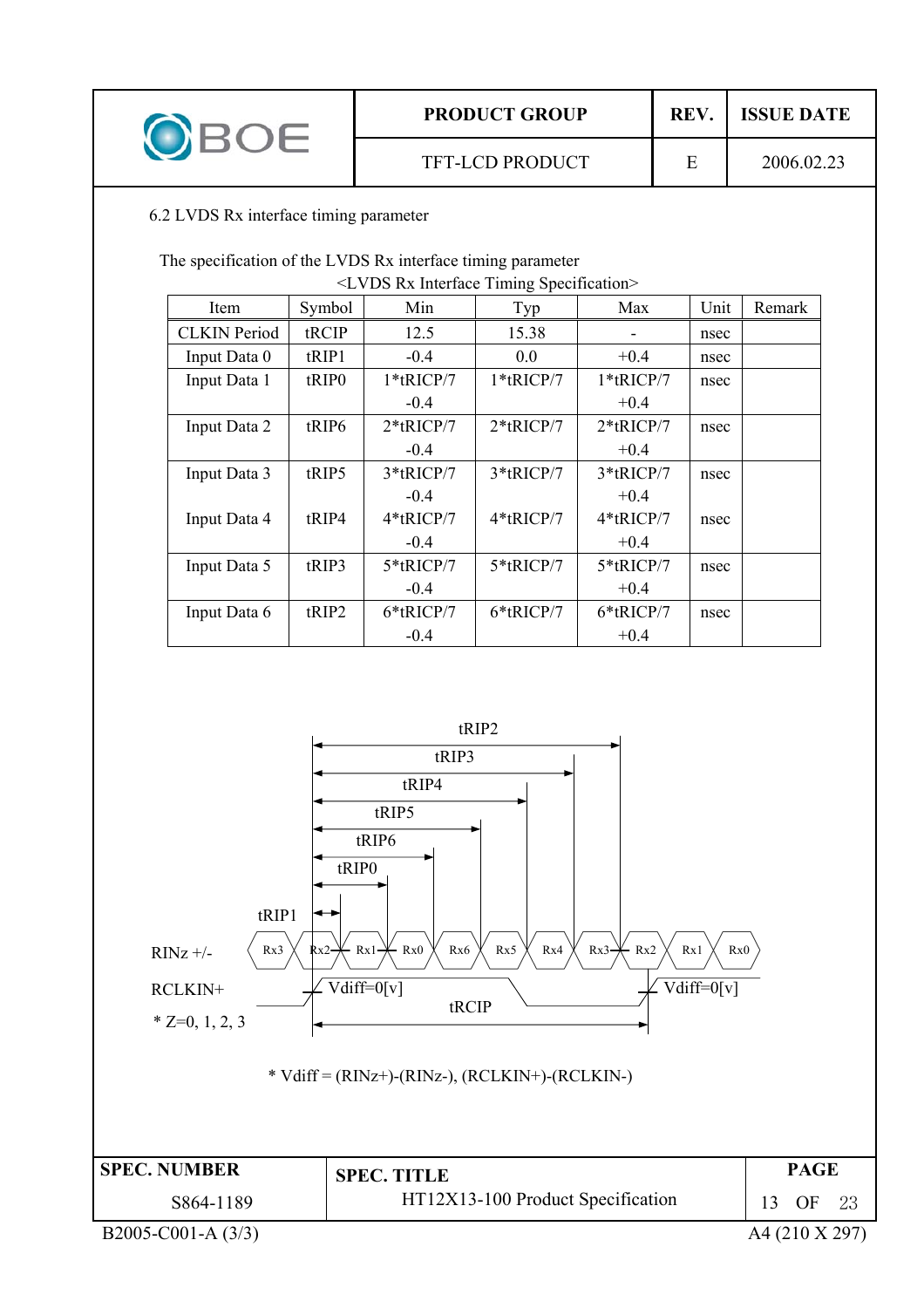![](_page_13_Figure_0.jpeg)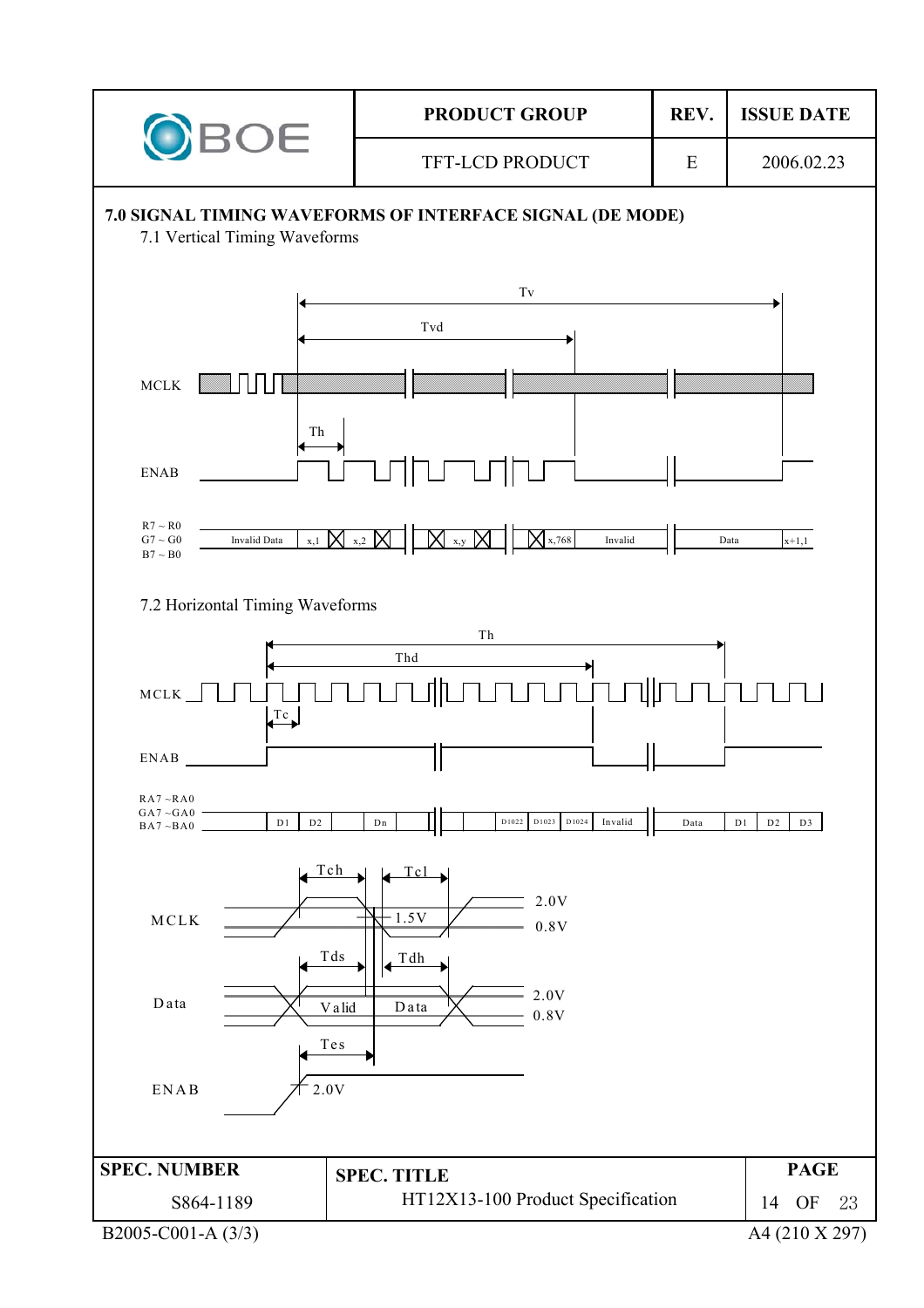![](_page_14_Picture_0.jpeg)

# **PRODUCT GROUP** REV. ISSUE DATE

#### TFT-LCD PRODUCT E 2006.02.23

# **8.0 INPUT SIGNALS, BASIC DISPLAY COLORS & GRAY SCALE OF COLORS**

|                     | Colors & Gray      |                  |                  | Red Data           |                  |                                   |                  |                  |                  | Green Data       |                  |                  |                  |                  |                  |                  | <b>Blue Data</b> |                  |                  |
|---------------------|--------------------|------------------|------------------|--------------------|------------------|-----------------------------------|------------------|------------------|------------------|------------------|------------------|------------------|------------------|------------------|------------------|------------------|------------------|------------------|------------------|
|                     | Scale              | R <sub>5</sub>   | R4               | R <sub>3</sub>     | R2               | R1                                | R <sub>0</sub>   | G <sub>5</sub>   | G4               | G <sub>3</sub>   | G2               | G1               | ${\rm G0}$       | B <sub>5</sub>   | B4               | B <sub>3</sub>   | B2               | B1               | ${\bf B0}$       |
|                     | <b>Black</b>       | $\mathbf{0}$     | $\mathbf{0}$     | $\boldsymbol{0}$   | $\boldsymbol{0}$ | $\boldsymbol{0}$                  | $\boldsymbol{0}$ | $\boldsymbol{0}$ | $\boldsymbol{0}$ | $\boldsymbol{0}$ | $\boldsymbol{0}$ | $\boldsymbol{0}$ | $\boldsymbol{0}$ | $\mathbf{0}$     | $\mathbf{0}$     | $\boldsymbol{0}$ | $\boldsymbol{0}$ | $\boldsymbol{0}$ | $\boldsymbol{0}$ |
|                     | Blue               | $\boldsymbol{0}$ | $\boldsymbol{0}$ | $\boldsymbol{0}$   | $\boldsymbol{0}$ | $\boldsymbol{0}$                  | $\mathbf{0}$     | $\boldsymbol{0}$ | $\boldsymbol{0}$ | $\boldsymbol{0}$ | $\boldsymbol{0}$ | $\boldsymbol{0}$ | $\boldsymbol{0}$ | $\mathbf{1}$     | $\mathbf{1}$     | $\mathbf{1}$     | 1                | $\mathbf{1}$     | $\mathbf{1}$     |
|                     | Green              | $\boldsymbol{0}$ | $\boldsymbol{0}$ | $\boldsymbol{0}$   | $\boldsymbol{0}$ | $\boldsymbol{0}$                  | $\boldsymbol{0}$ | $\mathbf{1}$     | $\mathbf{1}$     | $\mathbf{1}$     | 1                | $\mathbf{1}$     | $\mathbf{1}$     | $\boldsymbol{0}$ | $\boldsymbol{0}$ | $\boldsymbol{0}$ | $\boldsymbol{0}$ | $\boldsymbol{0}$ | $\boldsymbol{0}$ |
| <b>Basic</b>        | Cyan               | $\mathbf{0}$     | $\mathbf{0}$     | $\boldsymbol{0}$   | $\mathbf{0}$     | $\mathbf{0}$                      | $\mathbf{0}$     | $\mathbf{1}$     | $\mathbf{1}$     | $\mathbf{1}$     | 1                | $\mathbf{1}$     | 1                | $\mathbf{1}$     | $\mathbf{1}$     | $\mathbf{1}$     | 1                | $\mathbf{1}$     | 1                |
| Colors              | Red                | $\mathbf{1}$     | 1                | $\mathbf{1}$       | 1                | $\mathbf{1}$                      | 1                | $\boldsymbol{0}$ | $\boldsymbol{0}$ | $\boldsymbol{0}$ | $\mathbf{0}$     | $\boldsymbol{0}$ | $\boldsymbol{0}$ | $\boldsymbol{0}$ | $\mathbf{0}$     | $\boldsymbol{0}$ | $\boldsymbol{0}$ | $\boldsymbol{0}$ | $\mathbf{0}$     |
|                     | Magenta            | 1                | 1                | $\mathbf{1}$       | $\mathbf{1}$     | $\mathbf{1}$                      | 1                | $\boldsymbol{0}$ | $\boldsymbol{0}$ | $\boldsymbol{0}$ | $\boldsymbol{0}$ | $\boldsymbol{0}$ | $\boldsymbol{0}$ | $\mathbf{1}$     | 1                | $\mathbf{1}$     | 1                | 1                | 1                |
|                     | Yellow             | 1                | $\mathbf{1}$     | $\mathbf{1}$       | $\mathbf{1}$     | $\mathbf{1}$                      | 1                | $\mathbf{1}$     | $\mathbf{1}$     | $\mathbf{1}$     | 1                | $\mathbf{1}$     | $\mathbf{1}$     | $\boldsymbol{0}$ | $\boldsymbol{0}$ | $\boldsymbol{0}$ | $\mathbf{0}$     | $\boldsymbol{0}$ | $\boldsymbol{0}$ |
|                     | White              | $\mathbf{1}$     | $\mathbf{1}$     | $\mathbf{1}$       | $\mathbf{1}$     | $\mathbf{1}$                      | $\mathbf{1}$     | $\mathbf{1}$     | $\mathbf{1}$     | $\mathbf{1}$     | $\mathbf{1}$     | $\mathbf{1}$     | $\mathbf{1}$     | $\mathbf{1}$     | $\mathbf{1}$     | $\mathbf{1}$     | $\mathbf{1}$     | $\mathbf{1}$     | $\mathbf{1}$     |
|                     | <b>Black</b>       | $\boldsymbol{0}$ | $\boldsymbol{0}$ | $\boldsymbol{0}$   | $\theta$         | $\boldsymbol{0}$                  | $\boldsymbol{0}$ | $\boldsymbol{0}$ | $\boldsymbol{0}$ | $\mathbf{0}$     | $\boldsymbol{0}$ | $\mathbf{0}$     | $\boldsymbol{0}$ | $\boldsymbol{0}$ | $\mathbf{0}$     | $\boldsymbol{0}$ | $\boldsymbol{0}$ | $\boldsymbol{0}$ | $\boldsymbol{0}$ |
|                     | $\triangle$        | $\boldsymbol{0}$ | $\boldsymbol{0}$ | $\boldsymbol{0}$   | $\boldsymbol{0}$ | $\boldsymbol{0}$                  | 1                | $\boldsymbol{0}$ | $\boldsymbol{0}$ | $\boldsymbol{0}$ | $\boldsymbol{0}$ | $\boldsymbol{0}$ | $\boldsymbol{0}$ | $\boldsymbol{0}$ | $\boldsymbol{0}$ | $\boldsymbol{0}$ | $\boldsymbol{0}$ | $\boldsymbol{0}$ | $\boldsymbol{0}$ |
| Gray                | Darker             | $\boldsymbol{0}$ | $\boldsymbol{0}$ | $\overline{0}$     | $\boldsymbol{0}$ | $\mathbf{1}$                      | $\boldsymbol{0}$ | $\boldsymbol{0}$ | $\mathbf{0}$     | $\overline{0}$   | $\boldsymbol{0}$ | $\mathbf{0}$     | $\mathbf{0}$     | $\boldsymbol{0}$ | $\overline{0}$   | $\overline{0}$   | $\boldsymbol{0}$ | $\boldsymbol{0}$ | $\boldsymbol{0}$ |
| Scale               | $\triangle$        |                  |                  |                    |                  |                                   |                  |                  |                  |                  |                  |                  |                  |                  |                  |                  |                  |                  |                  |
| <b>Of</b>           | $\bigtriangledown$ |                  |                  |                    |                  |                                   |                  |                  |                  |                  |                  |                  |                  |                  |                  |                  |                  |                  |                  |
| Red                 | <b>Brighter</b>    | $\mathbf{1}$     | $\mathbf{1}$     | $\mathbf{1}$       | 1                | $\boldsymbol{0}$                  | $\mathbf{1}$     | $\boldsymbol{0}$ | $\boldsymbol{0}$ | $\boldsymbol{0}$ | $\boldsymbol{0}$ | $\boldsymbol{0}$ | $\boldsymbol{0}$ | $\boldsymbol{0}$ | $\boldsymbol{0}$ | $\boldsymbol{0}$ | $\boldsymbol{0}$ | $\boldsymbol{0}$ | $\boldsymbol{0}$ |
|                     | $\bigtriangledown$ | $\mathbf{1}$     | $\mathbf{1}$     | $\mathbf{1}$       | 1                | $\mathbf{1}$                      | $\boldsymbol{0}$ | $\boldsymbol{0}$ | $\boldsymbol{0}$ | $\mathbf{0}$     | $\boldsymbol{0}$ | $\boldsymbol{0}$ | $\boldsymbol{0}$ | $\mathbf{0}$     | $\mathbf{0}$     | $\boldsymbol{0}$ | $\mathbf{0}$     | $\boldsymbol{0}$ | $\boldsymbol{0}$ |
|                     | Red                | $\mathbf{1}$     | 1                | $\mathbf{1}$       | $\mathbf{1}$     | $\mathbf{1}$                      | 1                | $\boldsymbol{0}$ | $\boldsymbol{0}$ | $\boldsymbol{0}$ | $\mathbf{0}$     | $\boldsymbol{0}$ | $\boldsymbol{0}$ | $\mathbf{0}$     | $\mathbf{0}$     | $\boldsymbol{0}$ | $\mathbf{0}$     | $\boldsymbol{0}$ | $\mathbf{0}$     |
|                     | <b>Black</b>       | $\boldsymbol{0}$ | $\boldsymbol{0}$ | $\boldsymbol{0}$   | $\boldsymbol{0}$ | $\boldsymbol{0}$                  | $\theta$         | $\boldsymbol{0}$ | $\boldsymbol{0}$ | $\boldsymbol{0}$ | $\boldsymbol{0}$ | $\boldsymbol{0}$ | $\boldsymbol{0}$ | $\boldsymbol{0}$ | $\boldsymbol{0}$ | $\boldsymbol{0}$ | $\theta$         | $\boldsymbol{0}$ | $\mathbf{0}$     |
|                     | $\triangle$        | $\boldsymbol{0}$ | $\boldsymbol{0}$ | $\boldsymbol{0}$   | $\boldsymbol{0}$ | $\boldsymbol{0}$                  | $\boldsymbol{0}$ | $\boldsymbol{0}$ | $\boldsymbol{0}$ | $\boldsymbol{0}$ | $\boldsymbol{0}$ | $\boldsymbol{0}$ | $\mathbf{1}$     | $\boldsymbol{0}$ | $\boldsymbol{0}$ | $\boldsymbol{0}$ | $\boldsymbol{0}$ | $\boldsymbol{0}$ | $\boldsymbol{0}$ |
| Gray                | Darker             | $\boldsymbol{0}$ | $\boldsymbol{0}$ | $\boldsymbol{0}$   | $\mathbf{0}$     | $\boldsymbol{0}$                  | $\boldsymbol{0}$ | $\boldsymbol{0}$ | $\mathbf{0}$     | $\boldsymbol{0}$ | $\boldsymbol{0}$ | $\mathbf{1}$     | $\mathbf{0}$     | $\boldsymbol{0}$ | $\boldsymbol{0}$ | $\boldsymbol{0}$ | $\mathbf{0}$     | $\boldsymbol{0}$ | $\boldsymbol{0}$ |
| Scale               | $\triangle$        |                  |                  |                    |                  |                                   |                  |                  |                  |                  |                  |                  |                  |                  |                  |                  |                  |                  |                  |
| Of                  | $\bigtriangledown$ |                  |                  |                    |                  |                                   |                  |                  |                  |                  |                  |                  |                  |                  |                  |                  |                  |                  |                  |
| Green               | Brighter           | $\boldsymbol{0}$ | $\boldsymbol{0}$ | $\mathbf{0}$       | $\boldsymbol{0}$ | $\mathbf{0}$                      | $\boldsymbol{0}$ | $\mathbf{1}$     | $\mathbf{1}$     | 1                | 1                | $\boldsymbol{0}$ | $\mathbf{1}$     | $\boldsymbol{0}$ | $\mathbf{0}$     | $\boldsymbol{0}$ | $\boldsymbol{0}$ | $\boldsymbol{0}$ | $\boldsymbol{0}$ |
|                     | $\bigtriangledown$ | $\mathbf{0}$     | $\boldsymbol{0}$ | $\boldsymbol{0}$   | $\boldsymbol{0}$ | $\boldsymbol{0}$                  | $\boldsymbol{0}$ | $\mathbf{1}$     | 1                | $\mathbf{1}$     | 1                | $\mathbf{1}$     | $\boldsymbol{0}$ | $\boldsymbol{0}$ | $\boldsymbol{0}$ | $\mathbf{0}$     | $\boldsymbol{0}$ | $\boldsymbol{0}$ | $\mathbf{0}$     |
|                     | Green              | $\boldsymbol{0}$ | $\boldsymbol{0}$ | $\boldsymbol{0}$   | $\boldsymbol{0}$ | $\boldsymbol{0}$                  | $\boldsymbol{0}$ | $\mathbf{1}$     | $\mathbf{1}$     | $\mathbf{1}$     | 1                | $\mathbf{1}$     | $\mathbf{1}$     | $\boldsymbol{0}$ | $\boldsymbol{0}$ | $\boldsymbol{0}$ | $\boldsymbol{0}$ | $\boldsymbol{0}$ | $\boldsymbol{0}$ |
|                     | <b>Black</b>       | $\theta$         | $\boldsymbol{0}$ | $\boldsymbol{0}$   | $\boldsymbol{0}$ | $\boldsymbol{0}$                  | $\boldsymbol{0}$ | $\boldsymbol{0}$ | $\boldsymbol{0}$ | $\boldsymbol{0}$ | $\boldsymbol{0}$ | $\boldsymbol{0}$ | $\boldsymbol{0}$ | $\boldsymbol{0}$ | $\boldsymbol{0}$ | $\boldsymbol{0}$ | $\boldsymbol{0}$ | $\boldsymbol{0}$ | $\boldsymbol{0}$ |
|                     | $\triangle$        | $\boldsymbol{0}$ | $\boldsymbol{0}$ | $\boldsymbol{0}$   | $\boldsymbol{0}$ | $\mathbf{0}$                      | $\boldsymbol{0}$ | $\boldsymbol{0}$ | $\boldsymbol{0}$ | $\boldsymbol{0}$ | $\boldsymbol{0}$ | $\boldsymbol{0}$ | $\boldsymbol{0}$ | $\boldsymbol{0}$ | $\mathbf{0}$     | $\boldsymbol{0}$ | $\boldsymbol{0}$ | $\boldsymbol{0}$ | 1                |
| Gray                | Darker             | $\boldsymbol{0}$ | $\boldsymbol{0}$ | $\boldsymbol{0}$   | $\boldsymbol{0}$ | $\boldsymbol{0}$                  | $\boldsymbol{0}$ | $\boldsymbol{0}$ | $\mathbf{0}$     | $\boldsymbol{0}$ | $\boldsymbol{0}$ | $\boldsymbol{0}$ | $\mathbf{0}$     | $\boldsymbol{0}$ | $\overline{0}$   | $\boldsymbol{0}$ | $\theta$         | 1                | $\boldsymbol{0}$ |
| Scale               | $\triangle$        |                  |                  |                    |                  |                                   |                  |                  |                  |                  |                  |                  |                  |                  |                  |                  |                  |                  |                  |
| Of                  | $\bigtriangledown$ |                  |                  |                    |                  |                                   |                  |                  |                  |                  |                  |                  |                  |                  |                  |                  |                  |                  |                  |
| Blue                | Brighter           | $\boldsymbol{0}$ | $\boldsymbol{0}$ | $\boldsymbol{0}$   | $\boldsymbol{0}$ | $\boldsymbol{0}$                  | $\boldsymbol{0}$ | $\boldsymbol{0}$ | $\boldsymbol{0}$ | $\boldsymbol{0}$ | $\boldsymbol{0}$ | $\boldsymbol{0}$ | $\boldsymbol{0}$ | $\mathbf{1}$     | 1                | 1                | 1                | $\boldsymbol{0}$ | 1                |
|                     | $\bigtriangledown$ | $\boldsymbol{0}$ | $\boldsymbol{0}$ | $\boldsymbol{0}$   | $\boldsymbol{0}$ | $\boldsymbol{0}$                  | $\boldsymbol{0}$ | $\boldsymbol{0}$ | $\mathbf{0}$     | $\boldsymbol{0}$ | $\boldsymbol{0}$ | $\boldsymbol{0}$ | $\boldsymbol{0}$ | $\mathbf{1}$     | $\mathbf{1}$     | $\mathbf{1}$     | 1                | $\mathbf{1}$     | $\boldsymbol{0}$ |
|                     | Blue               | $\boldsymbol{0}$ | $\boldsymbol{0}$ | $\boldsymbol{0}$   | $\boldsymbol{0}$ | $\boldsymbol{0}$                  | $\boldsymbol{0}$ | $\boldsymbol{0}$ | $\boldsymbol{0}$ | $\boldsymbol{0}$ | $\boldsymbol{0}$ | $\boldsymbol{0}$ | $\boldsymbol{0}$ | 1                | 1                | 1                | 1                | 1                | 1                |
|                     | <b>Black</b>       | $\overline{0}$   | $\boldsymbol{0}$ | $\boldsymbol{0}$   | $\boldsymbol{0}$ | $\boldsymbol{0}$                  | $\boldsymbol{0}$ | $\boldsymbol{0}$ | $\boldsymbol{0}$ | $\mathbf{0}$     | $\boldsymbol{0}$ | $\mathbf{0}$     | $\boldsymbol{0}$ | $\boldsymbol{0}$ | $\boldsymbol{0}$ | $\boldsymbol{0}$ | $\boldsymbol{0}$ | $\mathbf{0}$     | $\mathbf{0}$     |
|                     | $\triangle$        | $\boldsymbol{0}$ | $\boldsymbol{0}$ | $\boldsymbol{0}$   | $\boldsymbol{0}$ | $\boldsymbol{0}$                  | $\mathbf{1}$     | $\boldsymbol{0}$ | $\boldsymbol{0}$ | $\boldsymbol{0}$ | $\boldsymbol{0}$ | $\boldsymbol{0}$ | $\mathbf{1}$     | $\boldsymbol{0}$ | $\boldsymbol{0}$ | $\boldsymbol{0}$ | $\boldsymbol{0}$ | $\boldsymbol{0}$ | 1                |
| Gray<br>Scale       | Darker             | $\boldsymbol{0}$ | $\boldsymbol{0}$ | $\mathbf{0}$       | $\boldsymbol{0}$ | $\mathbf{1}$                      | $\mathbf{0}$     | $\boldsymbol{0}$ | $\boldsymbol{0}$ | $\overline{0}$   | $\boldsymbol{0}$ | $\mathbf{1}$     | $\boldsymbol{0}$ | $\boldsymbol{0}$ | $\mathbf{0}$     | $\mathbf{0}$     | $\boldsymbol{0}$ | $\mathbf{1}$     | $\boldsymbol{0}$ |
| Of                  | $\triangle$        |                  |                  |                    |                  |                                   |                  |                  |                  |                  |                  |                  |                  |                  |                  |                  |                  |                  |                  |
| White               | $\bigtriangledown$ |                  |                  |                    |                  |                                   |                  |                  |                  |                  |                  |                  |                  |                  |                  |                  |                  |                  |                  |
| $\&$                | <b>Brighter</b>    | $\mathbf{1}$     | 1                | 1                  | 1                | $\boldsymbol{0}$                  | $\mathbf{1}$     | $\mathbf{1}$     | 1                | 1                | 1                | $\boldsymbol{0}$ | $\mathbf{1}$     | $\mathbf{1}$     | 1                | 1                | 1                | $\boldsymbol{0}$ | 1                |
| <b>Black</b>        | $\bigtriangledown$ | $\mathbf{1}$     | $\mathbf{1}$     | $\mathbf{1}$       | $\mathbf{1}$     | $\mathbf{1}$                      | $\boldsymbol{0}$ | $\mathbf{1}$     | $\mathbf{1}$     | 1                | 1                | $\mathbf{1}$     | $\boldsymbol{0}$ | $\mathbf{1}$     | $\mathbf{1}$     | $\mathbf{1}$     | 1                | $\mathbf{1}$     | $\boldsymbol{0}$ |
|                     | White              | 1                | 1                | 1                  | 1                | 1                                 | 1                | 1                | 1                | 1                | 1                | 1                | 1                | 1                | 1                | 1                | 1                | 1                | 1                |
|                     |                    |                  |                  |                    |                  |                                   |                  |                  |                  |                  |                  |                  |                  |                  |                  |                  |                  |                  |                  |
|                     |                    |                  |                  |                    |                  |                                   |                  |                  |                  |                  |                  |                  |                  |                  |                  |                  |                  |                  |                  |
| <b>SPEC. NUMBER</b> |                    |                  |                  | <b>SPEC. TITLE</b> |                  |                                   |                  |                  |                  |                  |                  |                  |                  |                  |                  |                  |                  |                  | <b>PAGE</b>      |
|                     | S864-1189          |                  |                  |                    |                  | HT12X13-100 Product Specification |                  |                  |                  |                  |                  |                  |                  |                  |                  |                  |                  | 15               | OF               |
|                     | B2005-C001-A (3/3) |                  |                  |                    |                  |                                   |                  |                  |                  |                  |                  |                  |                  |                  |                  |                  |                  |                  | A4 (210 X 297)   |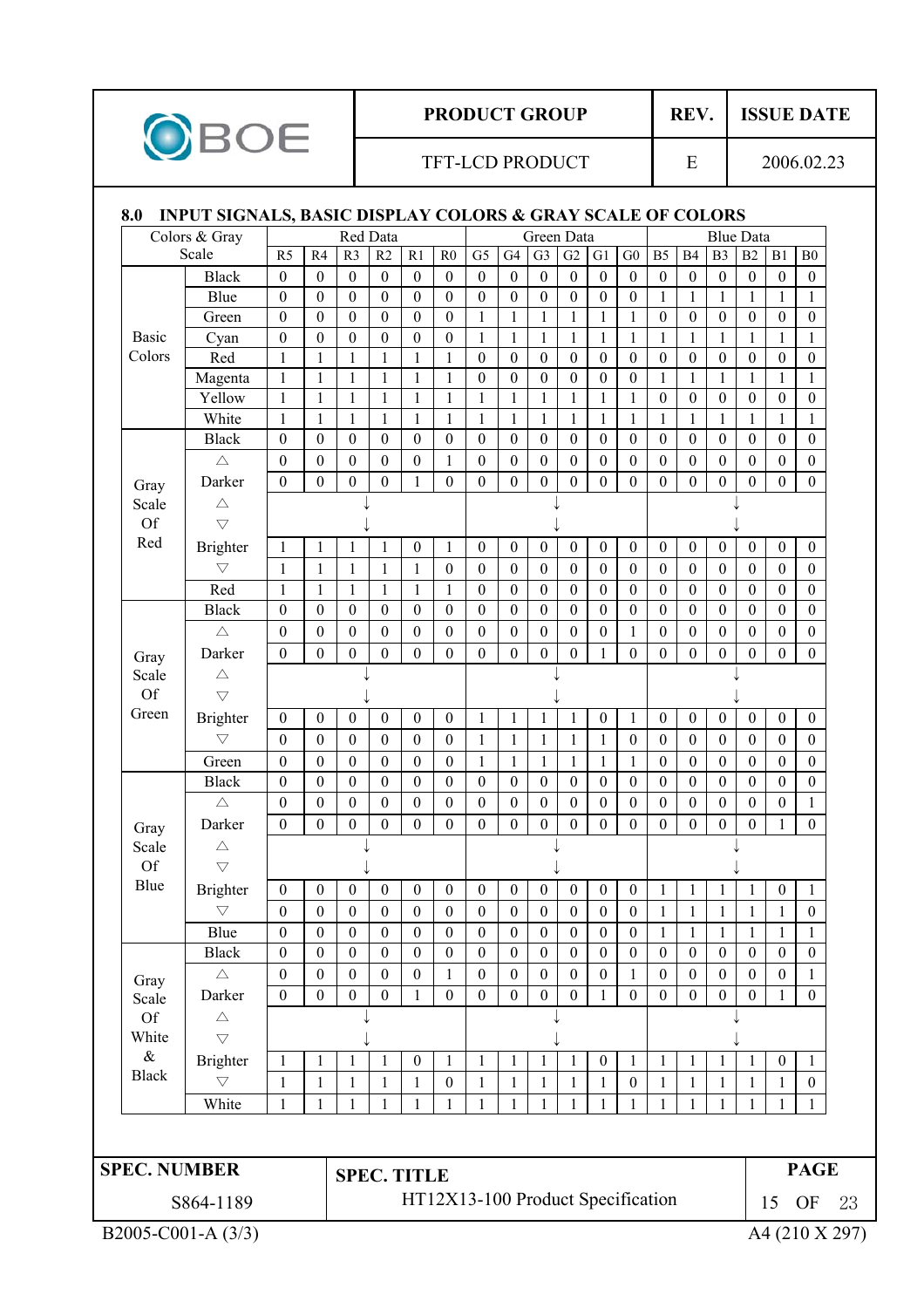![](_page_15_Figure_0.jpeg)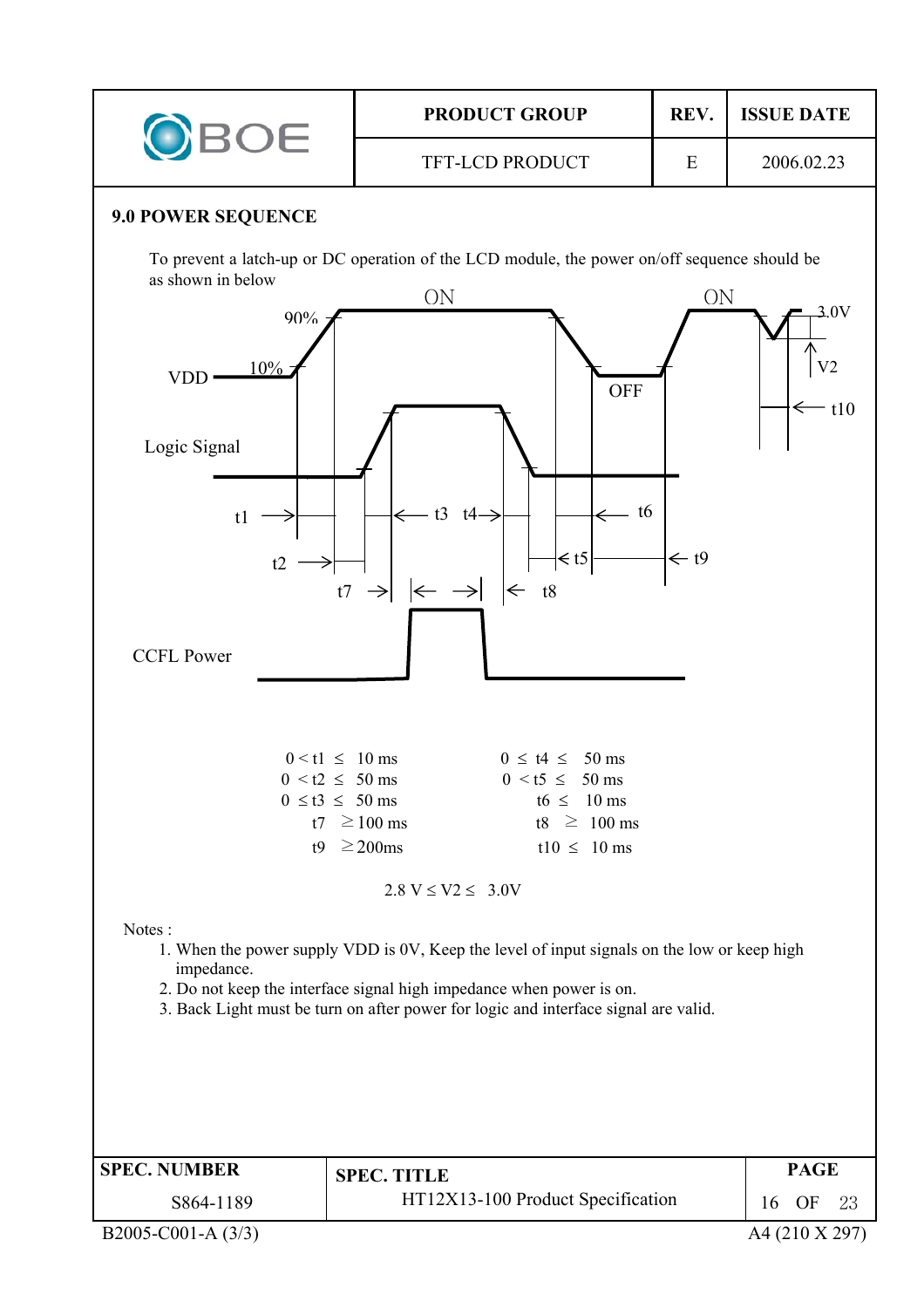|  | <b>PRODUCT GROUP</b>   | <b>REV</b> | <b>ISSUE DATE</b> |  |  |
|--|------------------------|------------|-------------------|--|--|
|  | <b>TFT-LCD PRODUCT</b> |            | 2006.02.23        |  |  |

#### **10.0 MECHANICAL CHARACTERISTICS**

10.1 Dimensional Requirements

FIGURE 5, 6 shown in appendix shows mechanical outlines for the model.

| <b>Parameter</b>    | <b>Specification</b>                                                 | Unit   |
|---------------------|----------------------------------------------------------------------|--------|
| Active area         | 245.76 (H) $\times$ 184.32 (V)                                       | mm     |
| Number of pixels    | 1024(H)<br>$\times$ 768(V)                                           | pixels |
|                     | $(1$ pixel = R + G + B dots)                                         |        |
| Pixel pitch         | 0.240(H)<br>$\times 0.240(V)$                                        | mm     |
| Pixel arrangement   | <b>RGB</b> Vertical stripe                                           |        |
| Display colors      | 262,144                                                              | colors |
| Display mode        | Normally white                                                       |        |
| Dimensional outline | $261.0\pm0.5(W) \times 199.0\pm0.5(V) \times 4.7(D)$ Typ./5.0(D)Max. | mm     |
| Weight              | 290 (Typ.) / 300 (Max.)                                              | gram   |
| Back-light          | CCFL, Horizontal-lamp type                                           |        |

10.2 Mounting

See FIGURE 5 shown in appendix

#### 10.3 Anti-Glare and Polarizer Hardness.

The surface of the LCD has an anti-glare coating to minimize reflection and a coating to reduce scratching.

#### 10.4 Light Leakage

There shall not be visible light from the back-lighting system around the edges of the screen as seen from a distance 50 cm from the screen with an overhead light level of 150lux. The manufacture shall furnish limit samples of the panel showing the light leakage acceptable.

| <b>SPEC. NUMBER</b> | <b>SPEC. TITLE</b>                | PAGE              |
|---------------------|-----------------------------------|-------------------|
| S864-1189           | HT12X13-100 Product Specification | OΕ<br>$2^{\circ}$ |

B2005-C001-A (3/3) A4 (210 X 297)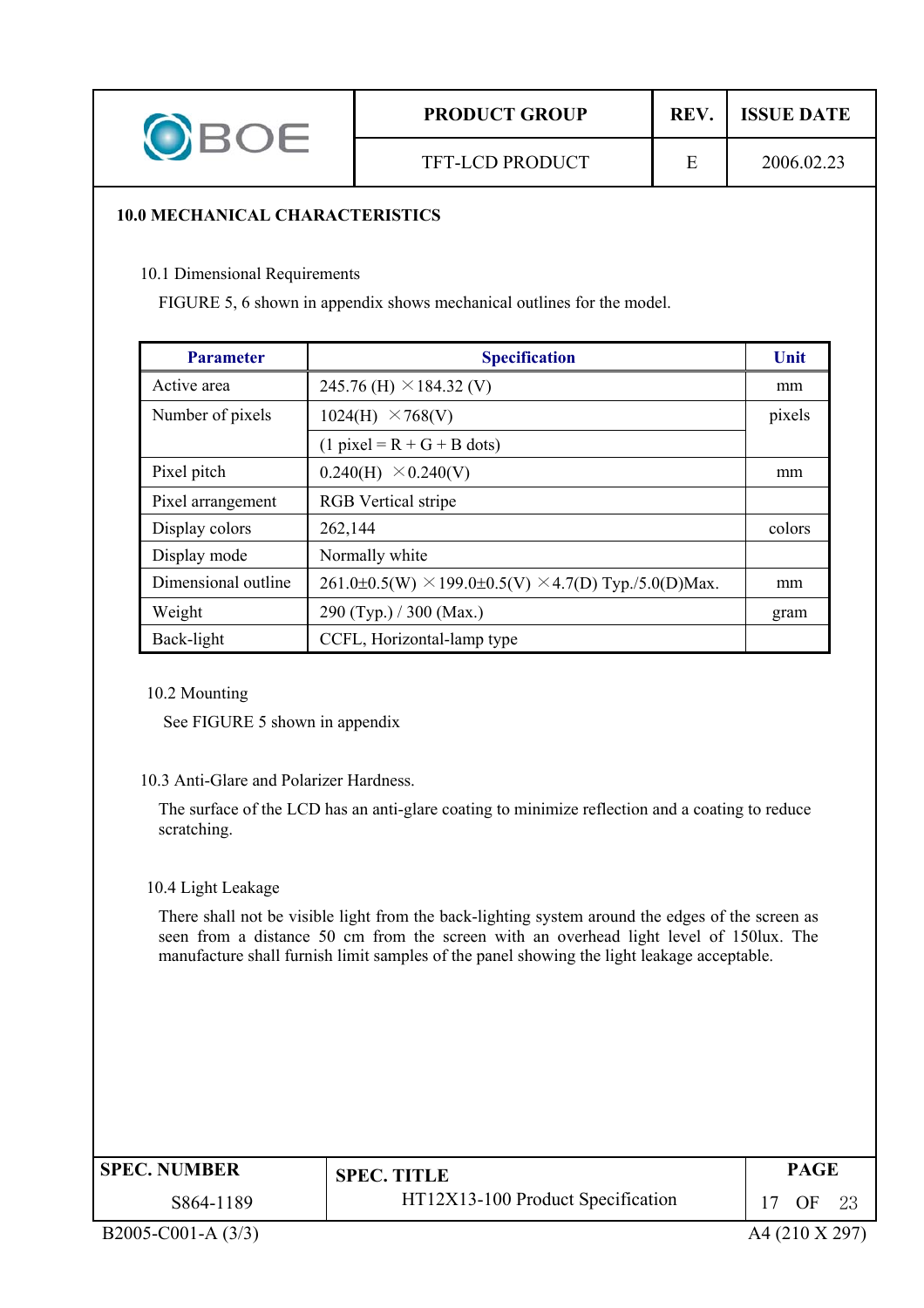| <b>PRODUCT GROUP</b>   | <b>REV</b> | <b>ISSUE DATE</b> |  |
|------------------------|------------|-------------------|--|
| <b>TFT-LCD PRODUCT</b> | ┮          | 2006.02.23        |  |

## **11.0 RELIABILITY TEST**

| N <sub>0</sub> | <b>Test Items</b>                                  | Conditions                                                                                                                  |  |  |  |
|----------------|----------------------------------------------------|-----------------------------------------------------------------------------------------------------------------------------|--|--|--|
| $\mathbf{1}$   | High temperature storage test                      | Ta = $60 °C$ , 240 hrs                                                                                                      |  |  |  |
| $\overline{c}$ | Low temperature storage test                       | Ta = -20 °C, 240 hrs                                                                                                        |  |  |  |
| $\overline{3}$ | High temperature operation Test                    | Ta = 50 °C, 240 hrs                                                                                                         |  |  |  |
| $\overline{4}$ | High temperature & high<br>humidity operation test | Ta = 50 °C, 80 %RH, 240 hrs                                                                                                 |  |  |  |
| 5              | Low temperature operation test                     | Ta = $0 °C$ , 240 hrs                                                                                                       |  |  |  |
| 6              | Thermal shock                                      | Ta = -20 °C $\leftrightarrow$ 60 °C (30 min), 100 cycle                                                                     |  |  |  |
| $\overline{7}$ | Vibration test<br>(non-operating)                  | Frequency : $10 \sim 500$ Hz<br>Gravity/AMP : 1.5G<br>Period<br>$: X, Y, Z$ 30 min                                          |  |  |  |
| 8              | Shock test<br>(non-operating)                      | Gravity<br>$\therefore 220G$<br>Pulse width<br>: 2ms, half sine wave<br>$\pm X$ , $\pm Y$ , $\pm Z$ Once for each direction |  |  |  |
| 9              | Electrostatic discharge test                       | Air<br>: $150 \text{ pF}$ , $330\Omega$ , $15\text{KV}$<br>Contact<br>: $150 \text{ pF}$ , $330\Omega$ , $8\text{KV}$       |  |  |  |

| <b>SPEC. NUMBER</b>  | <b>SPEC. TITLE</b>                | PAGE             |
|----------------------|-----------------------------------|------------------|
| S864-1189            | HT12X13-100 Product Specification | OF<br>18.<br>-23 |
| B2005-C001-A $(3/3)$ |                                   | A4 (210 X 297)   |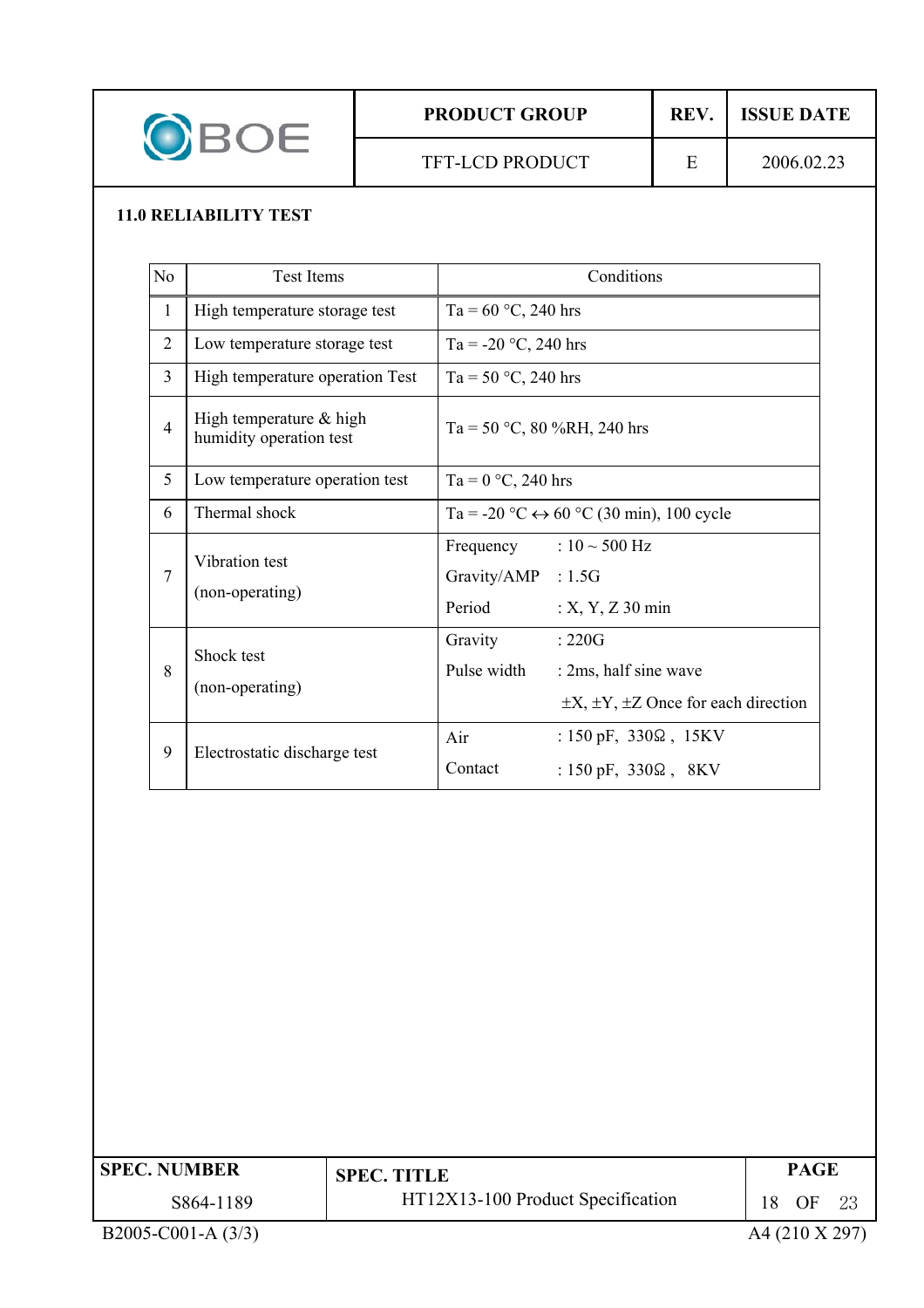|  | <b>PRODUCT GROUP</b>   | <b>REV</b> | <b>ISSUE DATE</b> |  |  |
|--|------------------------|------------|-------------------|--|--|
|  | <b>TFT-LCD PRODUCT</b> | н          | 2006.02.23        |  |  |
|  |                        |            |                   |  |  |

#### **12.0 HANDLING & CAUTIONS**

12.1 Cautions when taking out the module

• Pick the pouch only, when taking out module from a shipping package.

12.2 Cautions for handling the module

- As the electrostatic discharges may break the LCD module, handle the LCD module with care. Peel a protection sheet off from the LCD panel surface as slowly as possible.
- As the LCD panel and backlight element are made from fragile glass material, impulse and pressure to the LCD module should be avoided.
- As the surface of the polarizer is very soft and easily scratched, use a soft dry cloth without chemicals for cleaning.
- Do not pull the interface connector in or out while the LCD module is operating.
- Put the module display side down on a flat horizontal plane.
- Handle connectors and cables with care.

12.3 Cautions for the operation

- When the module is operating, do not lose MCLK, DE signals. If any one of these signals were lost, the LCD panel would be damaged.
- Obey the supply voltage sequence. If wrong sequence were applied, the module would be damaged.

12.4 Cautions for the atmosphere

- Dewdrop atmosphere should be avoided.
- Do not store and/or operate the LCD module in a high temperature and/or humidity atmosphere. Storage in an electro-conductive polymer-packing pouch and under relatively low temperature atmosphere is recommended.
- 12.5 Cautions for the module characteristics
	- Do not apply fixed pattern data signal to the LCD module at product aging.
	- Applying fixed pattern for a long time may cause image sticking.

12.6 Other cautions

- Do not disassemble and/or re-assemble LCD module.
- Do not re-adjust variable resistor or switch etc.
- When returning the module for repair or etc, please pack the module not to be broken. We recommend using the original shipping packages.

| <b>SPEC. NUMBER</b> | <b>SPEC. TITLE</b>                | PAGE            |  |
|---------------------|-----------------------------------|-----------------|--|
| S864-1189           | HT12X13-100 Product Specification | 19<br>OF<br>-23 |  |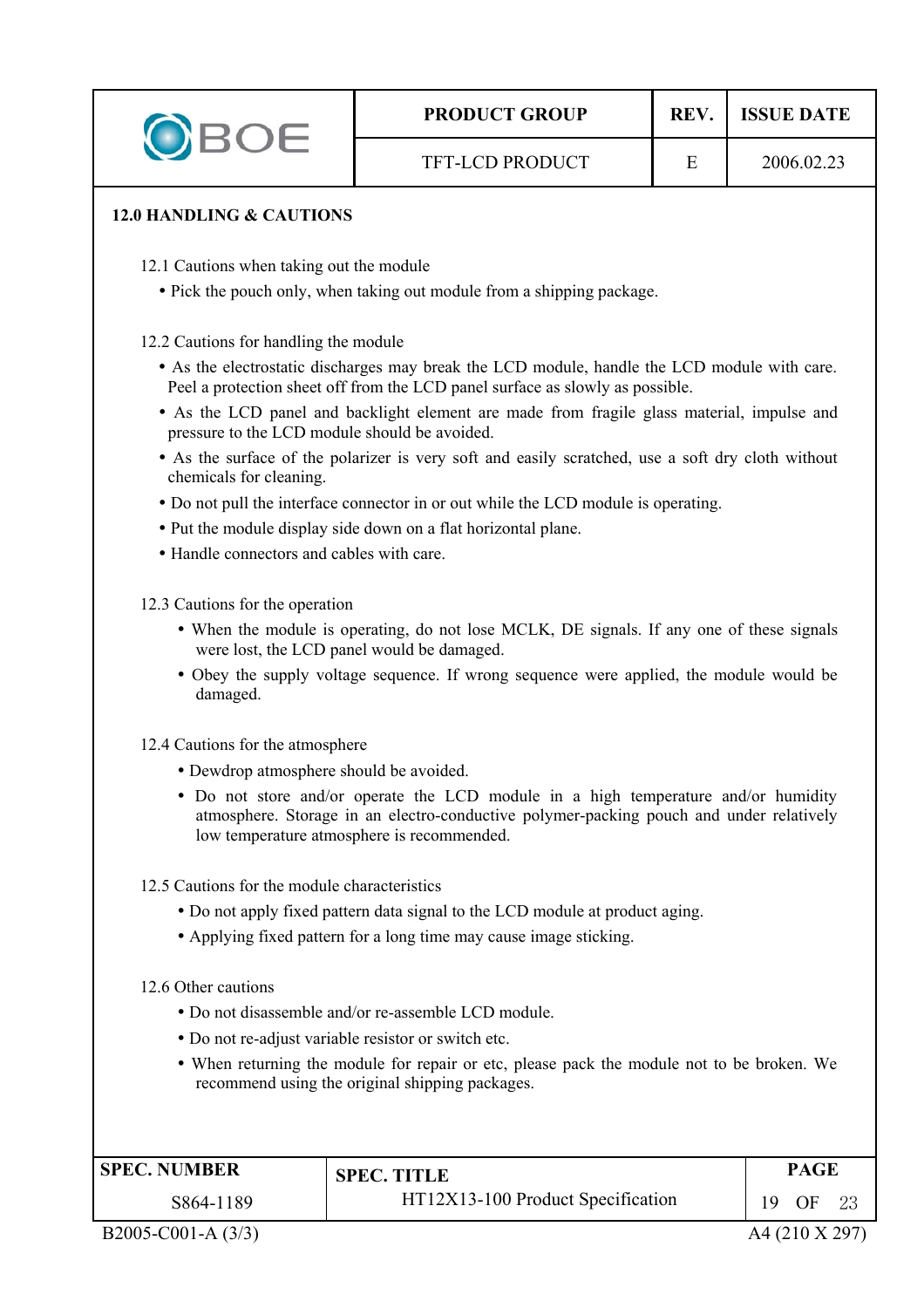| OBOE                                                                      |                                                                              | <b>PRODUCT GROUP</b>   |                                                                                | REV. | <b>ISSUE DATE</b> |  |  |  |
|---------------------------------------------------------------------------|------------------------------------------------------------------------------|------------------------|--------------------------------------------------------------------------------|------|-------------------|--|--|--|
|                                                                           |                                                                              | <b>TFT-LCD PRODUCT</b> |                                                                                | E    | 2006.02.23        |  |  |  |
| 13.0 Environment & Safety<br>13.1 Mercury disposal & High voltage caution |                                                                              |                        |                                                                                |      |                   |  |  |  |
|                                                                           | HIGH VII TAGE<br>CAUTION                                                     |                        | COLD CATHODE FLUDRESCENT LAMP IN LCD<br>PANEL CONTAINS A SMALL AMOUNT          |      |                   |  |  |  |
|                                                                           | RISK OF ELECTRIC SHOCK.<br>DISCONNECT THE ELECTRIC<br>POWER BEFORE SERVICING |                        | MERCURY PLEASE FOLLOW LOCAL OR-<br>ПF<br>DINANCES OR REGULATIONS FOR DISPOSAL, |      |                   |  |  |  |

# 13.2 Product Label

| <b>Boehydis</b><br><b>RoHS Compliant</b>                                                                             | HT12X13-100                                                                                                                             |                                                                                              |
|----------------------------------------------------------------------------------------------------------------------|-----------------------------------------------------------------------------------------------------------------------------------------|----------------------------------------------------------------------------------------------|
| $\boldsymbol{H}$ <sub>us</sub><br>щ<br>MADE<br>KOREA<br>1 N                                                          | XXXXXXXXXXXXXXX                                                                                                                         |                                                                                              |
| · BOE Hydis Barcode<br>$\mathbf{1}$<br>$\mathbf{2}$<br>3<br>$\mathbf X$<br>$\mathbf X$<br>$\mathbf X$<br>$\mathbf X$ | 6<br>4<br>5<br>$\mathbf{X}$<br>$\mathbf X$<br>$\mathbf{X}$<br>$\mathbf{X}$<br>$\mathbf{X}$<br>$\mathbf X$<br>$\mathbf X$<br>$\mathbf X$ | $\overline{7}$<br>$\mathbf{X}$<br>$\mathbf{X}$<br>$\mathbf X$<br>$\mathbf{X}$<br>$\mathbf X$ |
| 1. Control Number<br>2. Rank / Grade<br>3. Line Classification<br>4. Year $(2001:01, 2002:02, )$                     | 5. Month $(1,2,3,\ldots,9,X,Y,Z)$<br>6. FG Code<br>7. Serial Number<br>(BOE Hydis: H, LCM: L, BOE OT: A/B/C)                            |                                                                                              |
| <b>SPEC. NUMBER</b><br>S864-1189<br>B2005-C001-A (3/3)                                                               | <b>SPEC. TITLE</b><br>HT12X13-100 Product Specification                                                                                 | <b>PAGE</b><br>20<br>OF<br>23<br>A4 (210 X 297)                                              |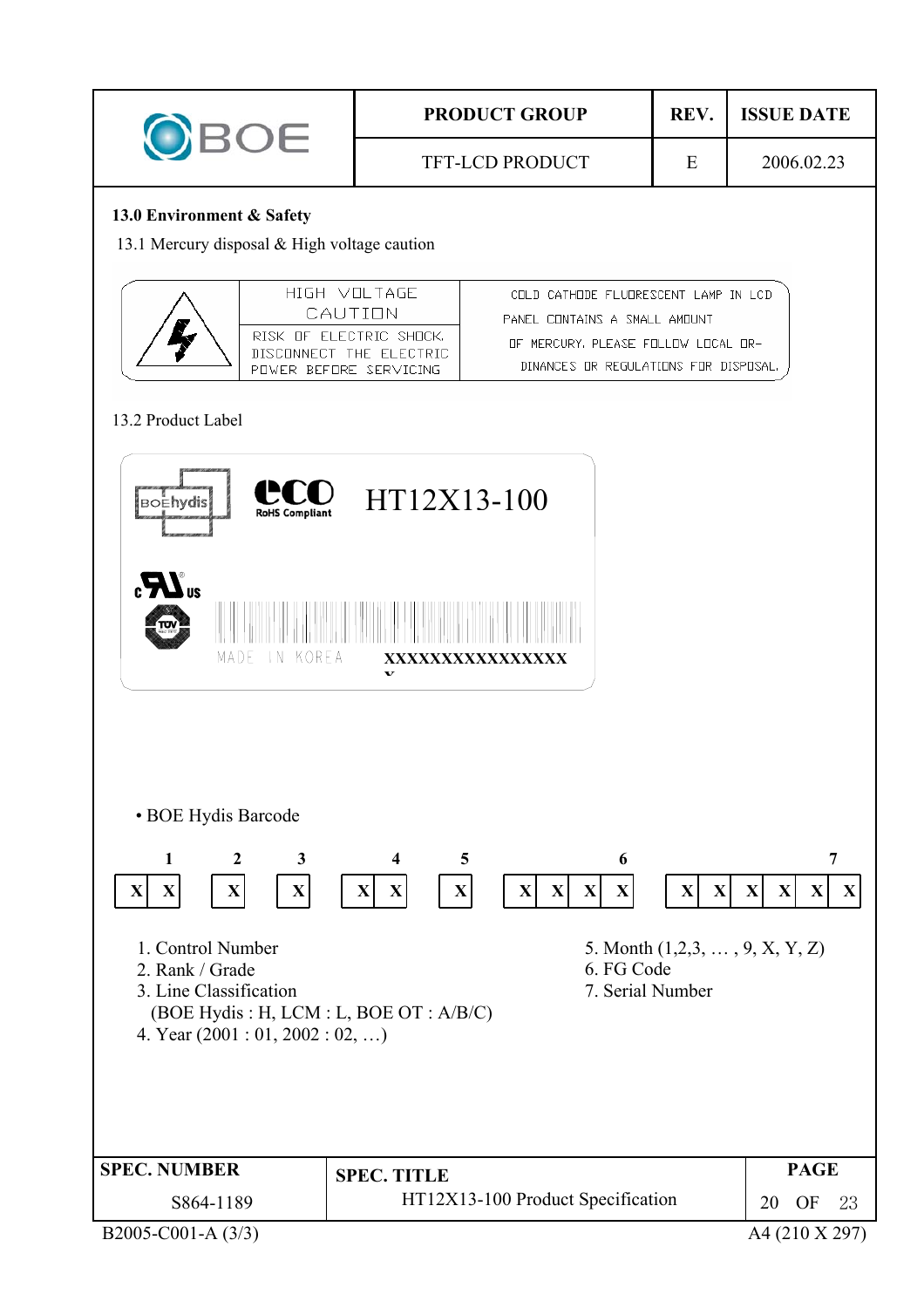![](_page_20_Figure_0.jpeg)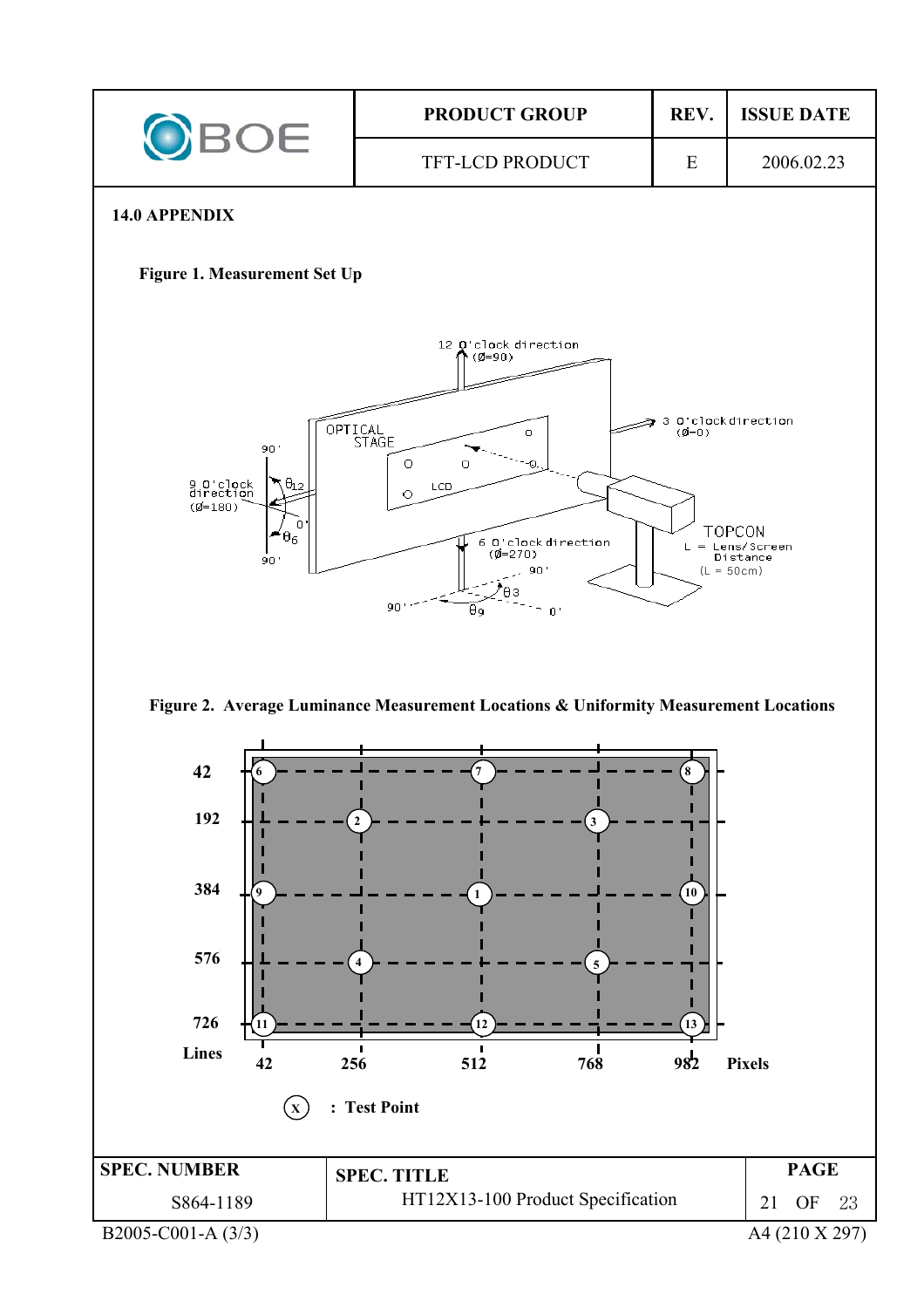![](_page_21_Figure_0.jpeg)